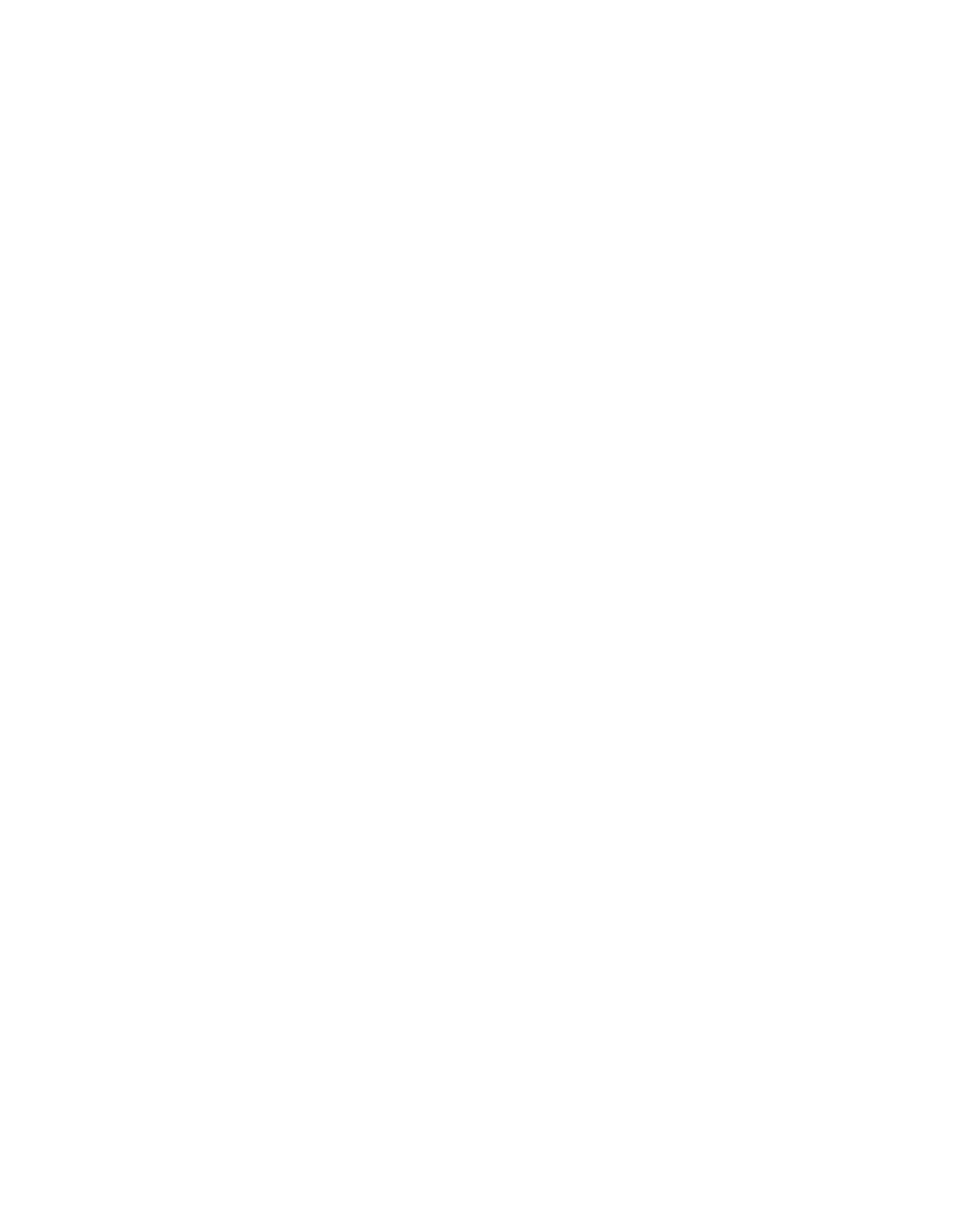Hi! If you're reading this, you are curious about how to worship God in an authentic and resolute way when life goes sideways. You're tired of trite clichés or easy self-help fixes. You've come to this little resource because you want to live out a faith that not only endures, but grows in the midst of hardship. You're a doer of the Word, not just a hearer, and we want to say, "Welcome to the ranks of the **#evenifwarriors.**"

This guide is intended to be used as a supplemental study for *Even If: Trusting God When Life Disappoints, Overwhelms, or Just Doesn't Make Sense* by Mitchel Lee. While you are certainly welcome to study the passages and work through the material on your own, when we wrote this, we envisioned small bands of believers coming around each other, encouraging one another to remember the goodness of God and strengthening the collective resolve to worship Him.

You'll find summary bullet points at the beginning of each discussion, corresponding to a chapter in the book, followed by questions and exercises to help you think through the material a little more.

The questions were designed for reflection and discussion all in the hopes that you will raise your unique *Even If* declaration in the company of, and even for the sake of, others. Some of the questions might be irrelevant. Some of the exercises might seem redundant to what you've already processed. Feel free to skip and reorder any of this.

The most important thing is to take your time. Don't just work through content. Let the content work through you. Say what is so. Give thanks. Lament. Remember. Praise. Cry.

Then after God has revealed his heart to you, take the next step *even if…*

Mitchel & Segun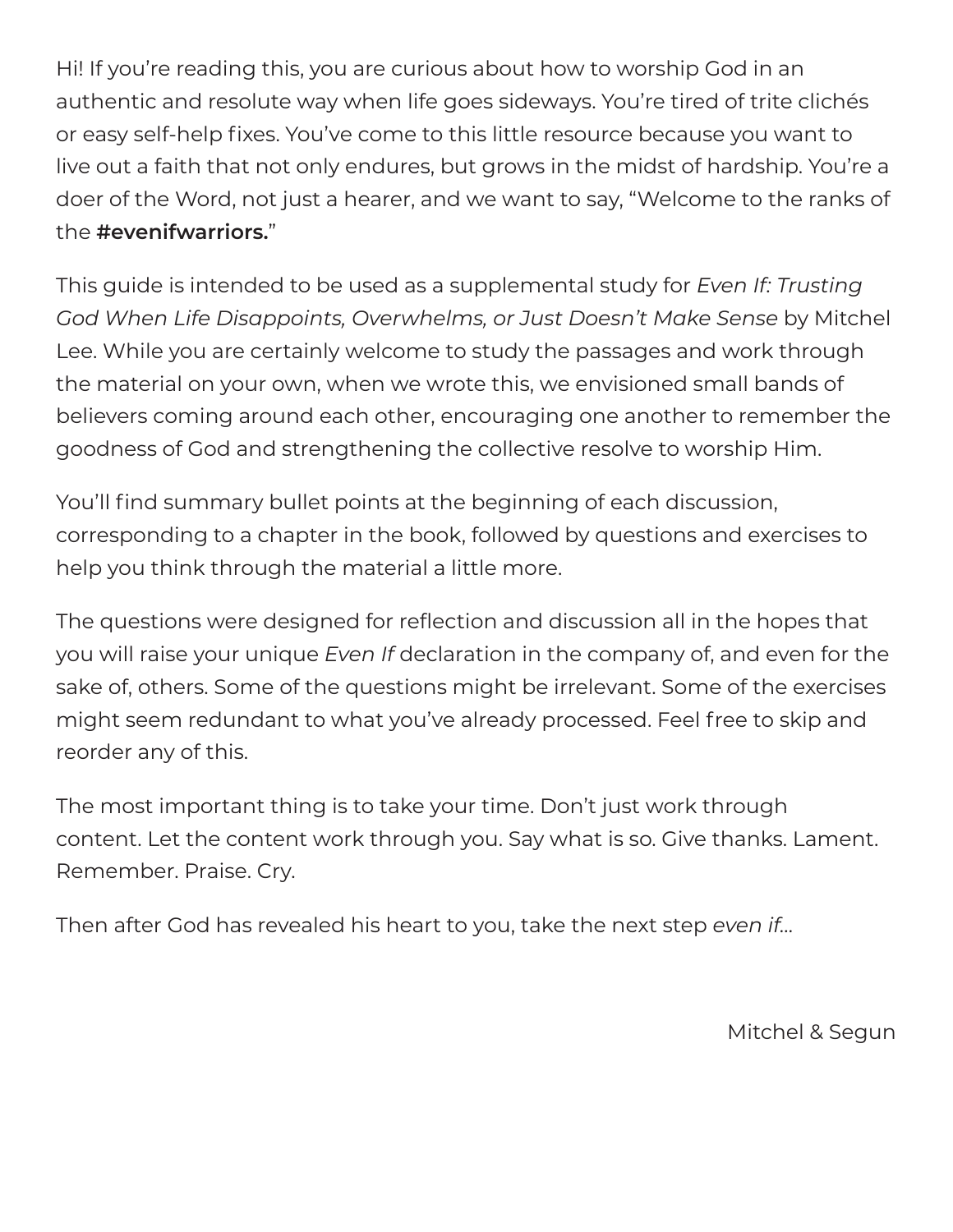# DISCUSSION 1 THE GOODNESS OF GOD

## **(Corresponds to chapters 1-2)**

#### **Summary:**

- The *even if* declaration begins with confidence in God's goodness, no matter what life might look like.
- God's goodness means he has both the ability and the intent to work for his people–for their benefit. God's goodness doesn't mean that he will always do what we want.
- We must remember the goodness of God in our lives prior to the storm we are facing.
- Even beyond our experience, God's goodness is ultimately demonstrated by his love for us on the cross.

## **Opening Question:**

Think about a storm you have faced in your life. If you could step back in time to a point right before the storm, what is the most important truth about God you would tell yourself to remember?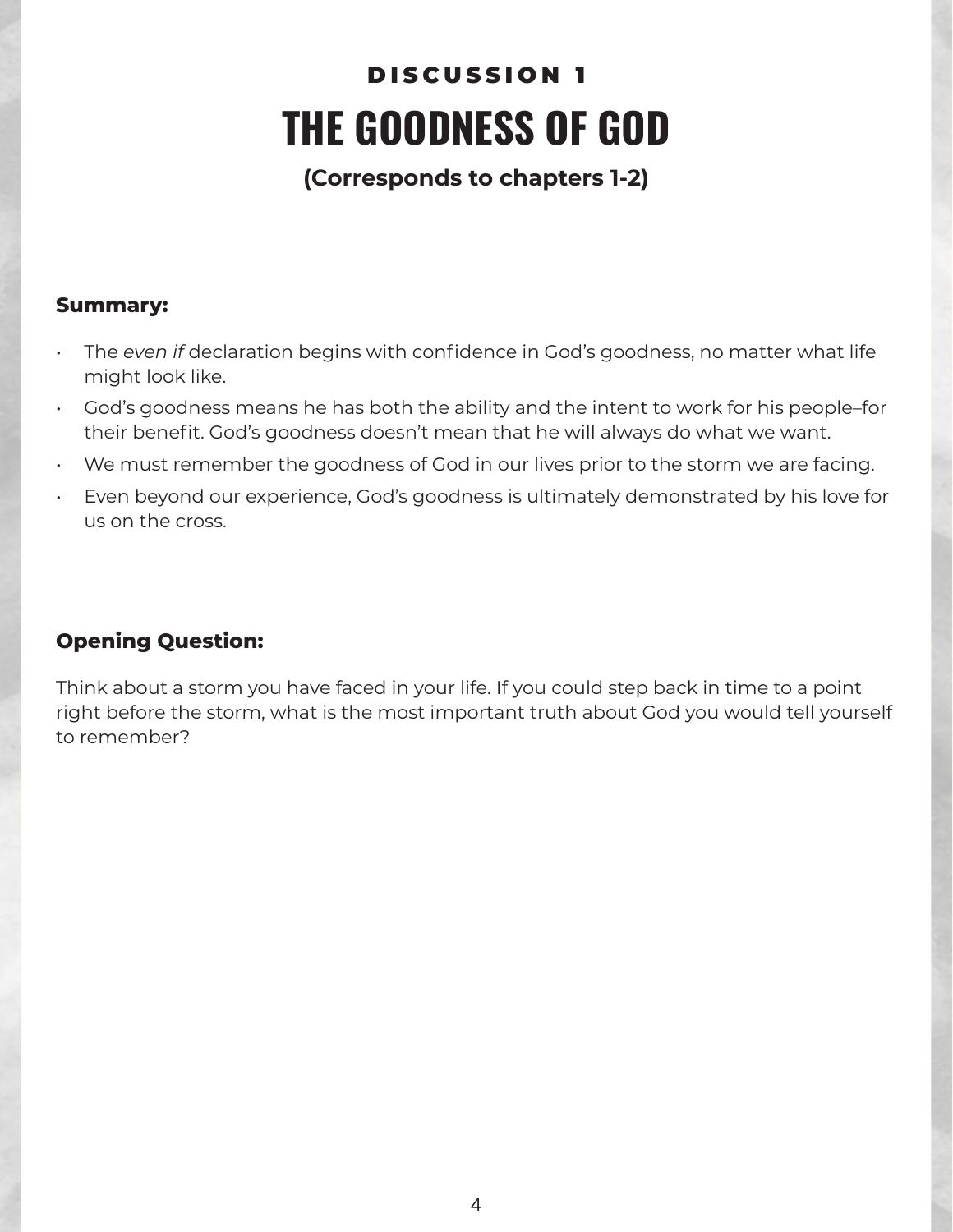- 1. **Read Daniel 3:8-23.** What gave Shadrach, Meshach, and Abednego the courage to stand up to the king?
- 2. **Read 2 Chronicles 36:5-20** to understand how these three young men got to Babylon. Given their stories, what new insights (or questions) do you have about their courage?

- 1. When facing a storm or furnace, where are you prone to put your confidence?
- 2. How can you trust in God's goodness when it doesn't feel like God is being good?
- 3. What difference does Jesus' life, death, and resurrection make in your understanding of God's goodness to you?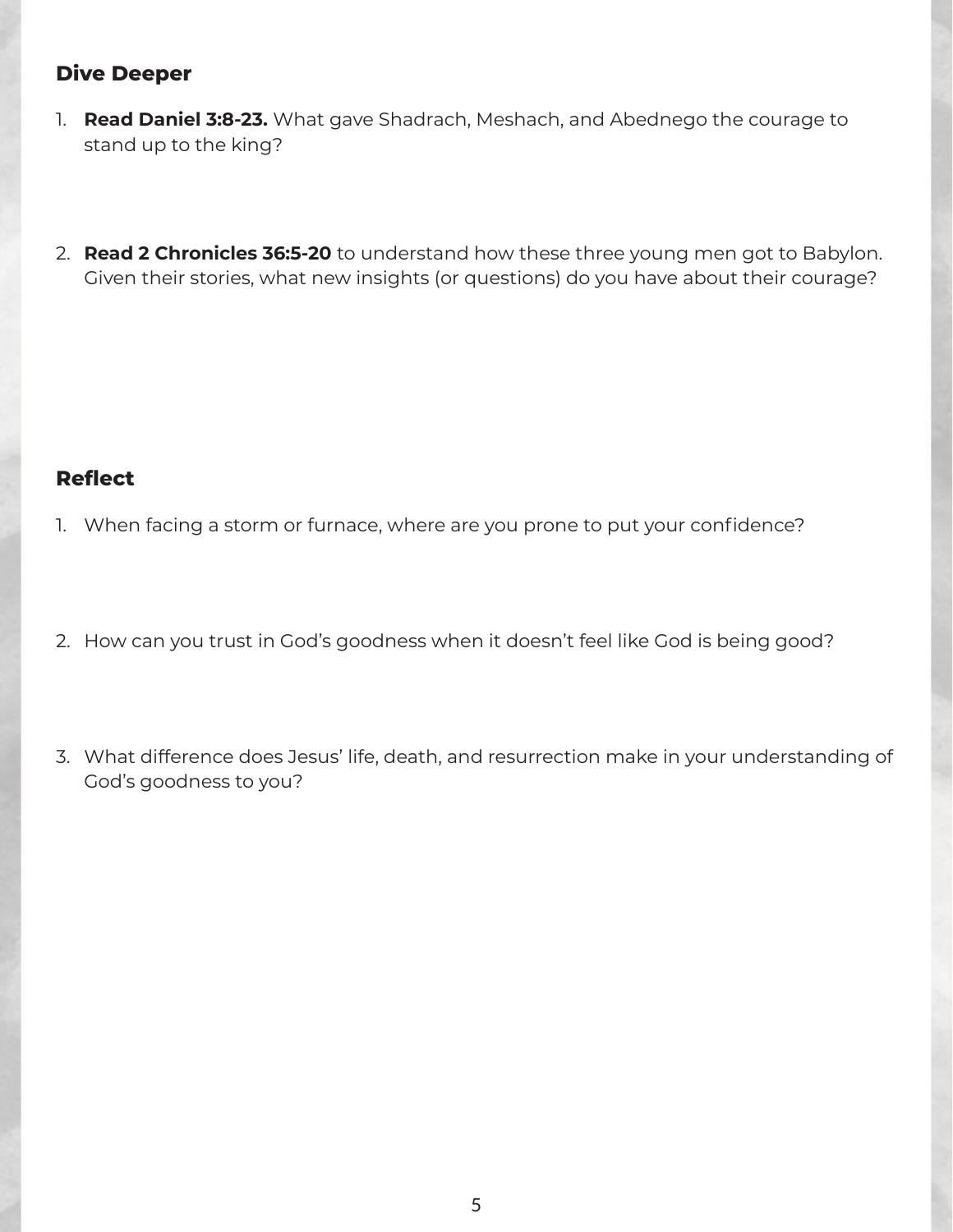*Recall God's goodness in your own life. Write down specific memories and the qualities of God that you experienced through them.* 

*It may be helpful to think through the various seasons of your if you're having trouble.*

Childhood years | Teenage years | Young Adulthood | Adulthood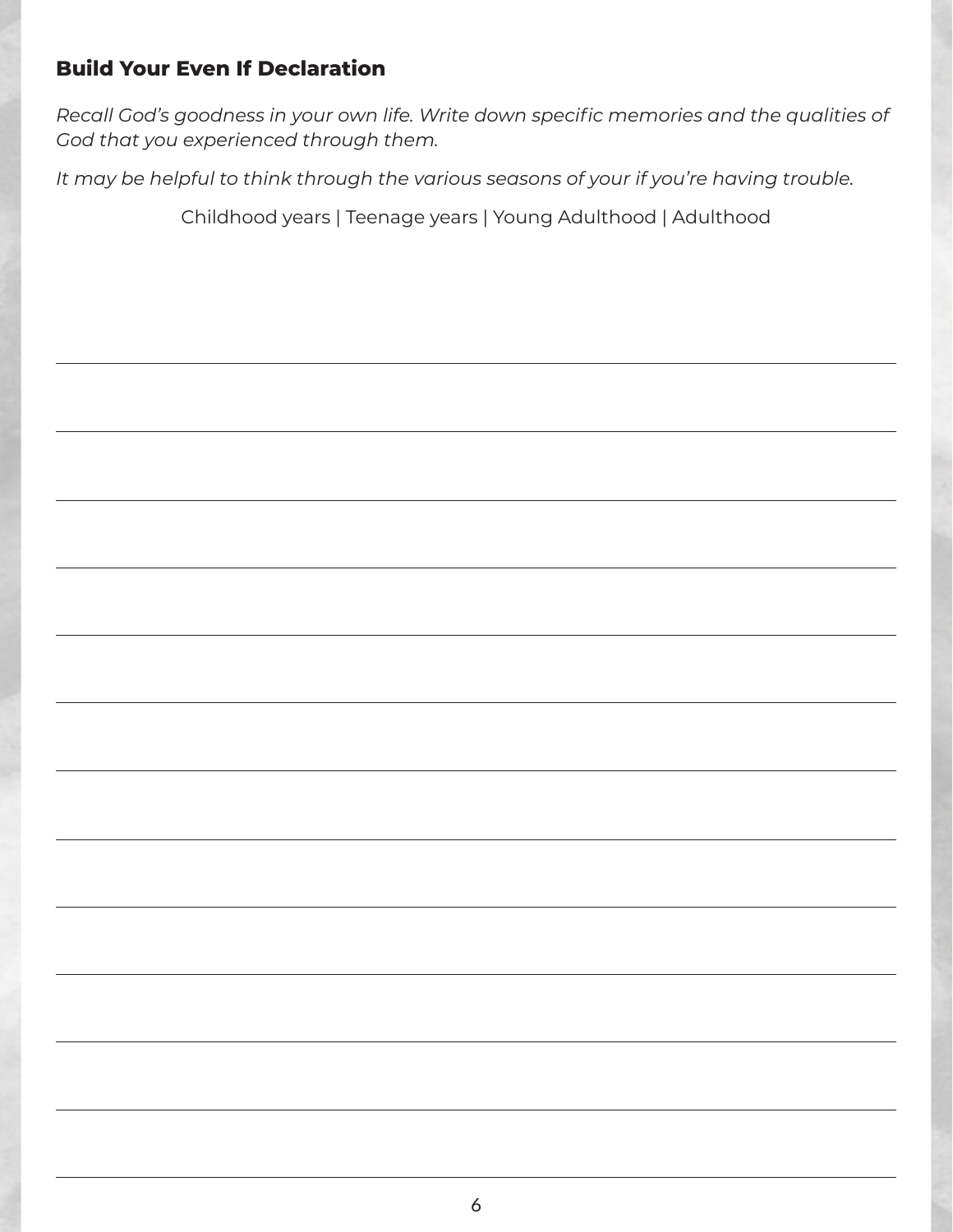*"I am confident in your goodness, God, because…"*

|                                                    |                                                                                                                      |  | <u> 1989 - Johann Stoff, fransk politik (f. 1989)</u>                                                                |
|----------------------------------------------------|----------------------------------------------------------------------------------------------------------------------|--|----------------------------------------------------------------------------------------------------------------------|
|                                                    |                                                                                                                      |  |                                                                                                                      |
|                                                    |                                                                                                                      |  |                                                                                                                      |
|                                                    |                                                                                                                      |  |                                                                                                                      |
|                                                    | <u> 1989 - Andrea Andrew Maria (h. 1989).</u>                                                                        |  |                                                                                                                      |
|                                                    |                                                                                                                      |  |                                                                                                                      |
|                                                    |                                                                                                                      |  |                                                                                                                      |
|                                                    |                                                                                                                      |  |                                                                                                                      |
|                                                    |                                                                                                                      |  |                                                                                                                      |
| <u> 1989 - Johann Barn, amerikansk politiker (</u> |                                                                                                                      |  |                                                                                                                      |
|                                                    |                                                                                                                      |  |                                                                                                                      |
|                                                    |                                                                                                                      |  |                                                                                                                      |
|                                                    |                                                                                                                      |  |                                                                                                                      |
|                                                    |                                                                                                                      |  |                                                                                                                      |
|                                                    |                                                                                                                      |  |                                                                                                                      |
|                                                    |                                                                                                                      |  |                                                                                                                      |
|                                                    |                                                                                                                      |  |                                                                                                                      |
|                                                    | <u> 1989 - Andrea Santa Andrea Andrea Andrea Andrea Andrea Andrea Andrea Andrea Andrea Andrea Andrea Andrea Andr</u> |  |                                                                                                                      |
|                                                    |                                                                                                                      |  |                                                                                                                      |
|                                                    |                                                                                                                      |  |                                                                                                                      |
|                                                    |                                                                                                                      |  |                                                                                                                      |
|                                                    |                                                                                                                      |  |                                                                                                                      |
|                                                    |                                                                                                                      |  |                                                                                                                      |
|                                                    |                                                                                                                      |  |                                                                                                                      |
|                                                    |                                                                                                                      |  |                                                                                                                      |
|                                                    |                                                                                                                      |  |                                                                                                                      |
|                                                    |                                                                                                                      |  |                                                                                                                      |
|                                                    |                                                                                                                      |  |                                                                                                                      |
|                                                    |                                                                                                                      |  |                                                                                                                      |
|                                                    |                                                                                                                      |  |                                                                                                                      |
|                                                    |                                                                                                                      |  |                                                                                                                      |
|                                                    |                                                                                                                      |  |                                                                                                                      |
|                                                    |                                                                                                                      |  |                                                                                                                      |
|                                                    |                                                                                                                      |  |                                                                                                                      |
|                                                    |                                                                                                                      |  | <u> 1989 - Johann Stoff, deutscher Stoffen und der Stoffen und der Stoffen und der Stoffen und der Stoffen und d</u> |
|                                                    |                                                                                                                      |  |                                                                                                                      |
|                                                    |                                                                                                                      |  |                                                                                                                      |
|                                                    |                                                                                                                      |  |                                                                                                                      |
|                                                    |                                                                                                                      |  |                                                                                                                      |
|                                                    |                                                                                                                      |  |                                                                                                                      |
|                                                    |                                                                                                                      |  |                                                                                                                      |
|                                                    |                                                                                                                      |  |                                                                                                                      |
|                                                    |                                                                                                                      |  |                                                                                                                      |
|                                                    |                                                                                                                      |  |                                                                                                                      |
|                                                    |                                                                                                                      |  |                                                                                                                      |
|                                                    |                                                                                                                      |  |                                                                                                                      |
|                                                    |                                                                                                                      |  |                                                                                                                      |
|                                                    |                                                                                                                      |  |                                                                                                                      |
|                                                    |                                                                                                                      |  |                                                                                                                      |
|                                                    |                                                                                                                      |  |                                                                                                                      |
|                                                    |                                                                                                                      |  |                                                                                                                      |
|                                                    |                                                                                                                      |  |                                                                                                                      |
|                                                    |                                                                                                                      |  |                                                                                                                      |
|                                                    |                                                                                                                      |  |                                                                                                                      |
|                                                    |                                                                                                                      |  |                                                                                                                      |
|                                                    |                                                                                                                      |  |                                                                                                                      |
|                                                    |                                                                                                                      |  |                                                                                                                      |
|                                                    |                                                                                                                      |  |                                                                                                                      |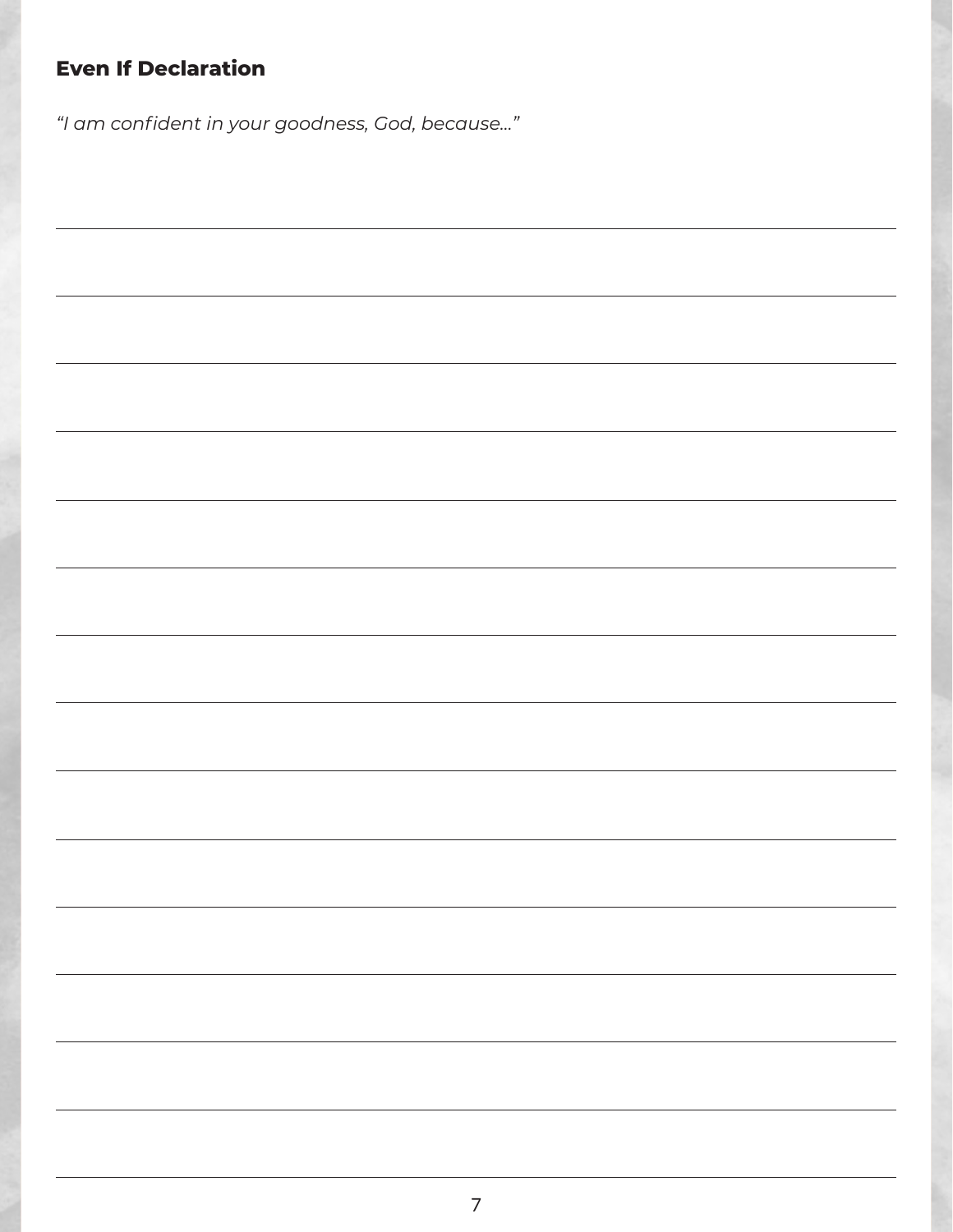## DISCUSSION 2 BUILDING RESOLVE

## **(Corresponds to chapters 3)**

#### **Summary:**

- The second part of the *even if* declaration is the resolve to worship God *even if* he doesn't do what we know he could or think he should.
- Genuine resolve is different from triumphant optimism. Resolve comes from facing the real pain of the fire, and choosing to trust God because he is good.
- We build the resolve to worship God by "preaching to ourselves" reminding ourselves of God's goodness both in his character (objective) and in the ways he has helped us (subjective).

## **Opening Question:**

Think of a time in your life when you needed to show resolve, a 'stick-with-it-ness,' but didn''t. What regrets do you have? Now, think of a time when you didn't give up. What gave you the resolve you needed? What kept you going?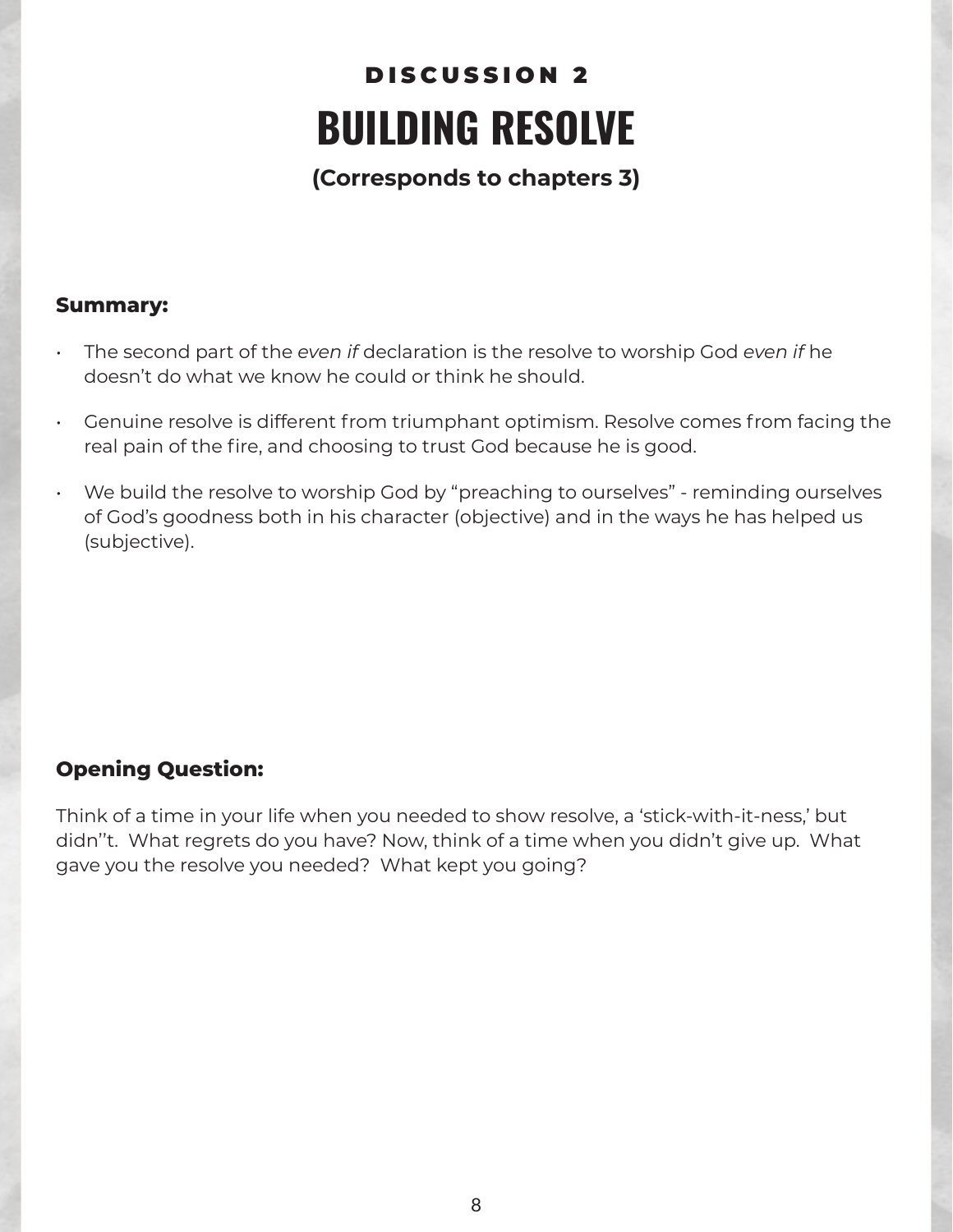- 1. **Read Psalms 42-43.** There are three repeating choruses (42:5, 42:11, 43:5). Why could these be repeated?
- 2. Look at the section preceding each chorus. What would be the theme of each section?
- 3. Imagine what the psalmist could be feeling–what is the state of his soul?

- 1. When facing hardship or confusion, we all have a "go-to" narrative that we rehearse in our heads, some explanation or story we give for what we're experiencing. Think about a recent hardship. What are the elements of your narrative? What do they reveal about your expectations of life? Of God?
- 2. How could you preach the choruses of Ps 42-43 to your narrative?
- 3. How can you build the resolve to worship God even before the trouble comes?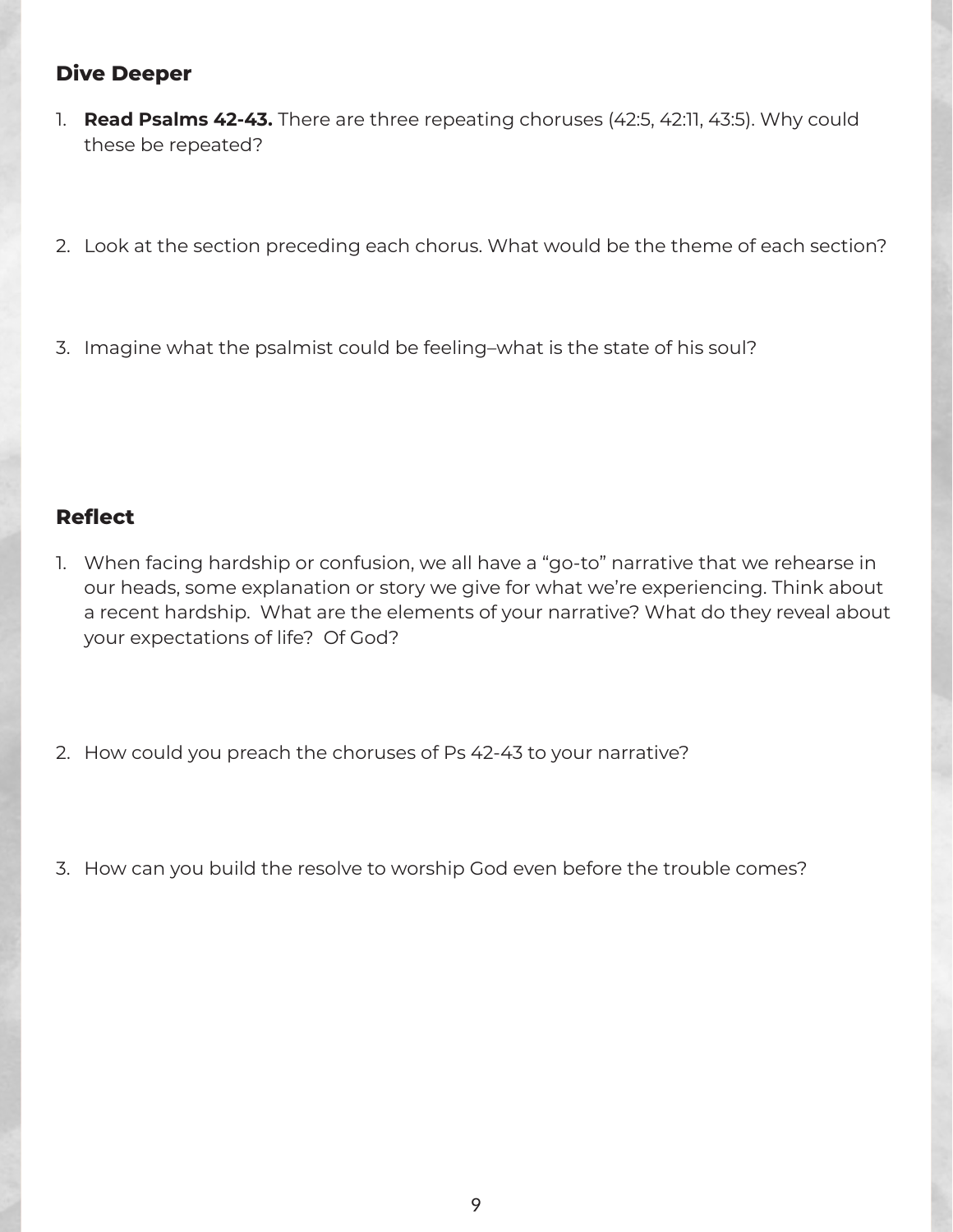*When faced with discouragement, confusion, or disappointment, I will preach this chorus to myself...*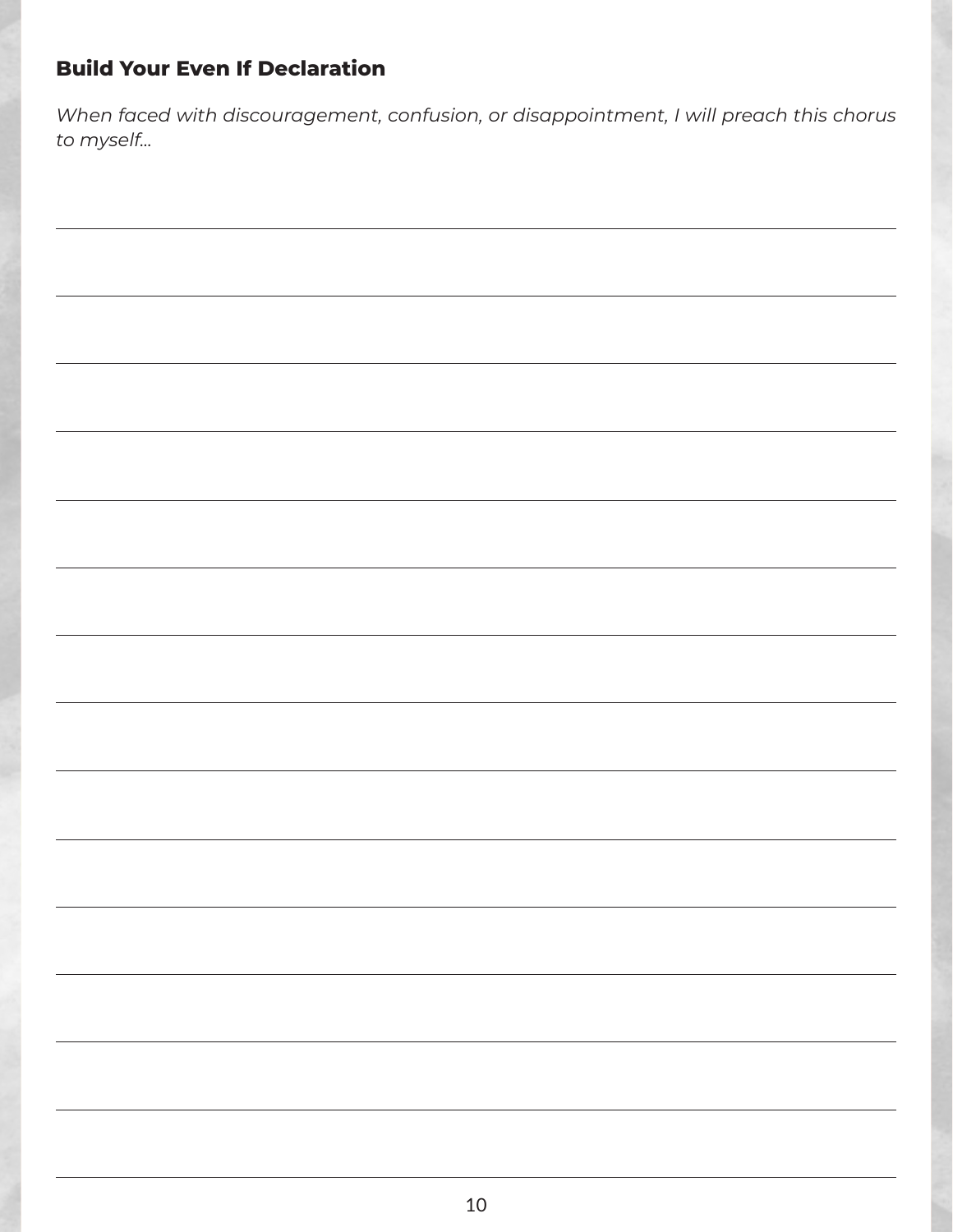*"Even if my situation doesn't change, I will worship you because…"*

| <u> 1989 - Johann Stoff, amerikansk politiker (d. 1989)</u> |  |                                            |
|-------------------------------------------------------------|--|--------------------------------------------|
| <u> 1989 - Johann Stoff, amerikansk politiker (* 1908)</u>  |  |                                            |
|                                                             |  |                                            |
|                                                             |  |                                            |
| <u> 1989 - Johann Stoff, amerikansk politiker (d. 1989)</u> |  | <u> 1980 - Johann Barn, mars ann an t-</u> |
|                                                             |  |                                            |
|                                                             |  |                                            |
|                                                             |  |                                            |
|                                                             |  |                                            |
|                                                             |  |                                            |
|                                                             |  |                                            |
|                                                             |  |                                            |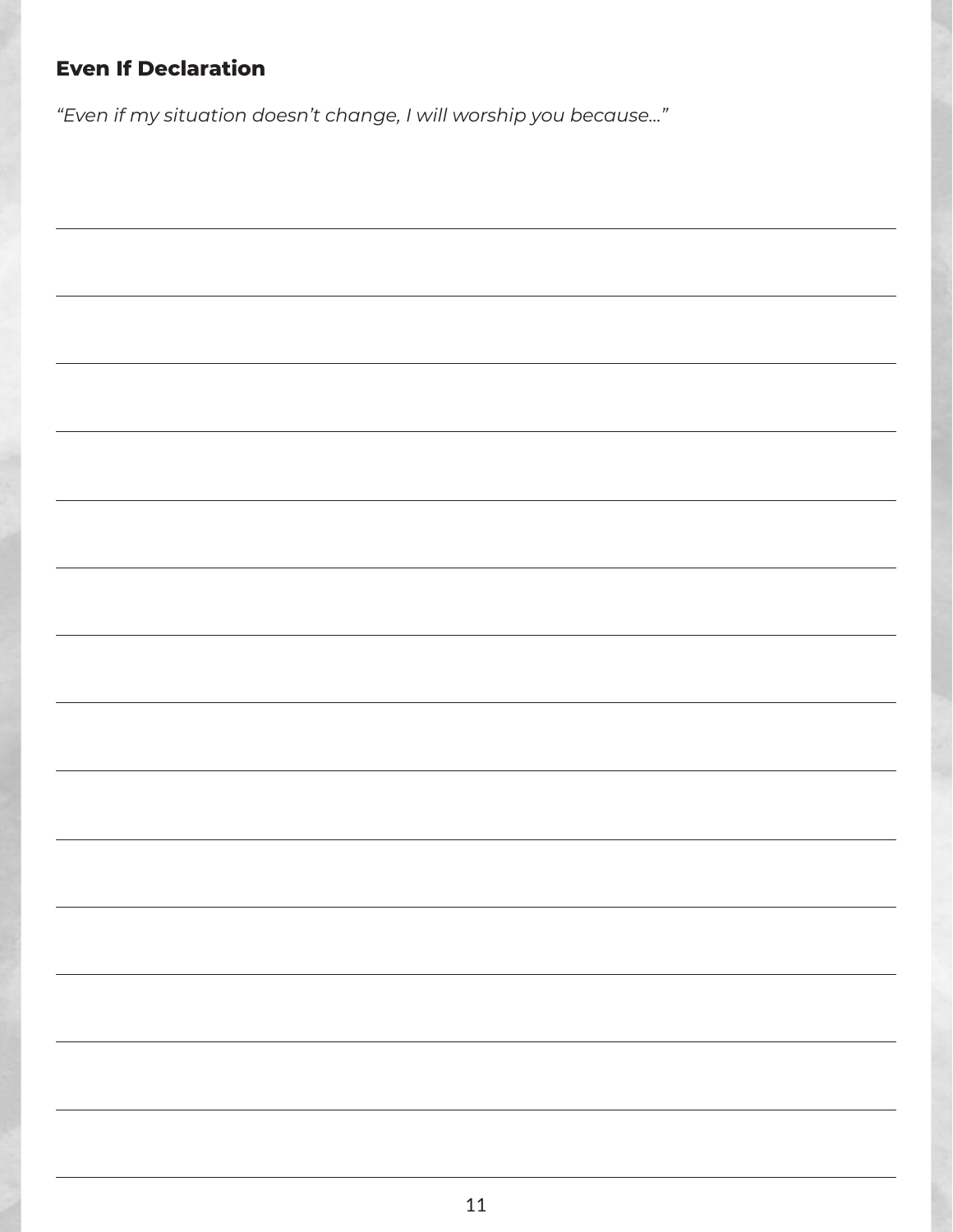## DISCUSSION 3 **CONDITIONS**

## **(Corresponds to chapters 4)**

#### **Summary:**

- *• Counter ifs* are ways we think and live in order to manage the gap between what we desired/expected and the reality of what actually occurs.
- $\cdot$  Conditions arise from desires that harden into expectations. They start out as sincere desires for happiness, self-worth, or whatever we would envision as "paradise."
- Conditions distort our relationship with God either by: 1) holding our demands over God; or 2) believing that the hardships we face are the result of not meeting God's conditions over us.
- We can speak *even if* over our "only ifs" by holding our desires with an open hand, boldly making our requests known to Him while declaring our trust in his good ways.

## **Opening Question:**

Have you ever had a desire or need you felt God had to meet because you deserved it or God owed it to you? What effects did that desire or need have on other areas of your life?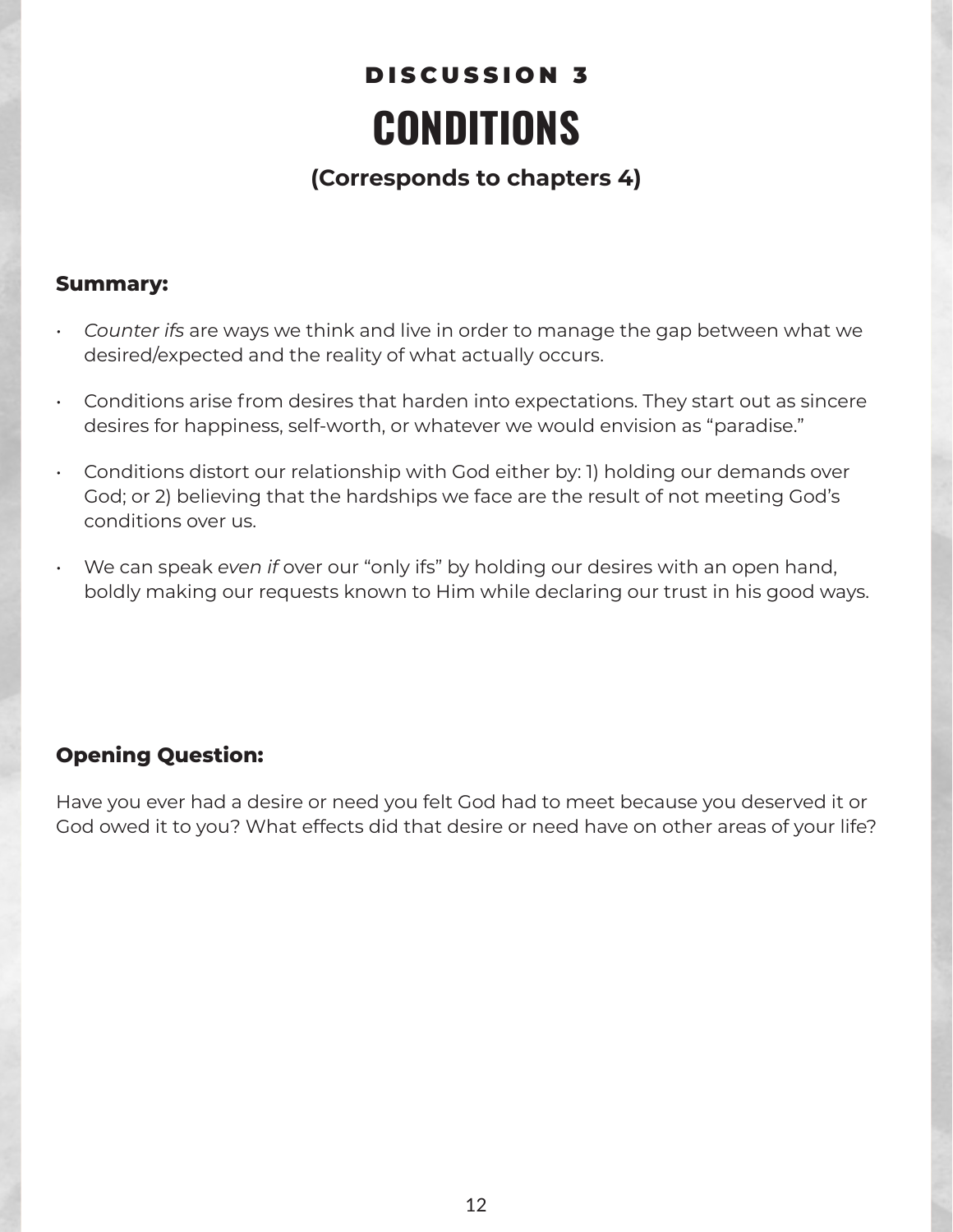- 1. **Read John 9:1-7.** What assumptions do the disciples make about how the world works and how God works?
- 2. How does Jesus refute those assumptions?
- 3. How do you see these assumptions expressed today?

- 1. Have you ever tried to negotiate with God into something (ie., "God, I'll do this if you'll do that.")? If so, what were you believing about God? about yourself?
- 2. What unmet desire or need could possibly cause you to develop conditions or formulas in an effort to have things go your way?
- 3. As you think about that unmet desire or need, consider what else God could be doing. Are you open to God doing something different than giving you your own way? Be candid. Why or why not?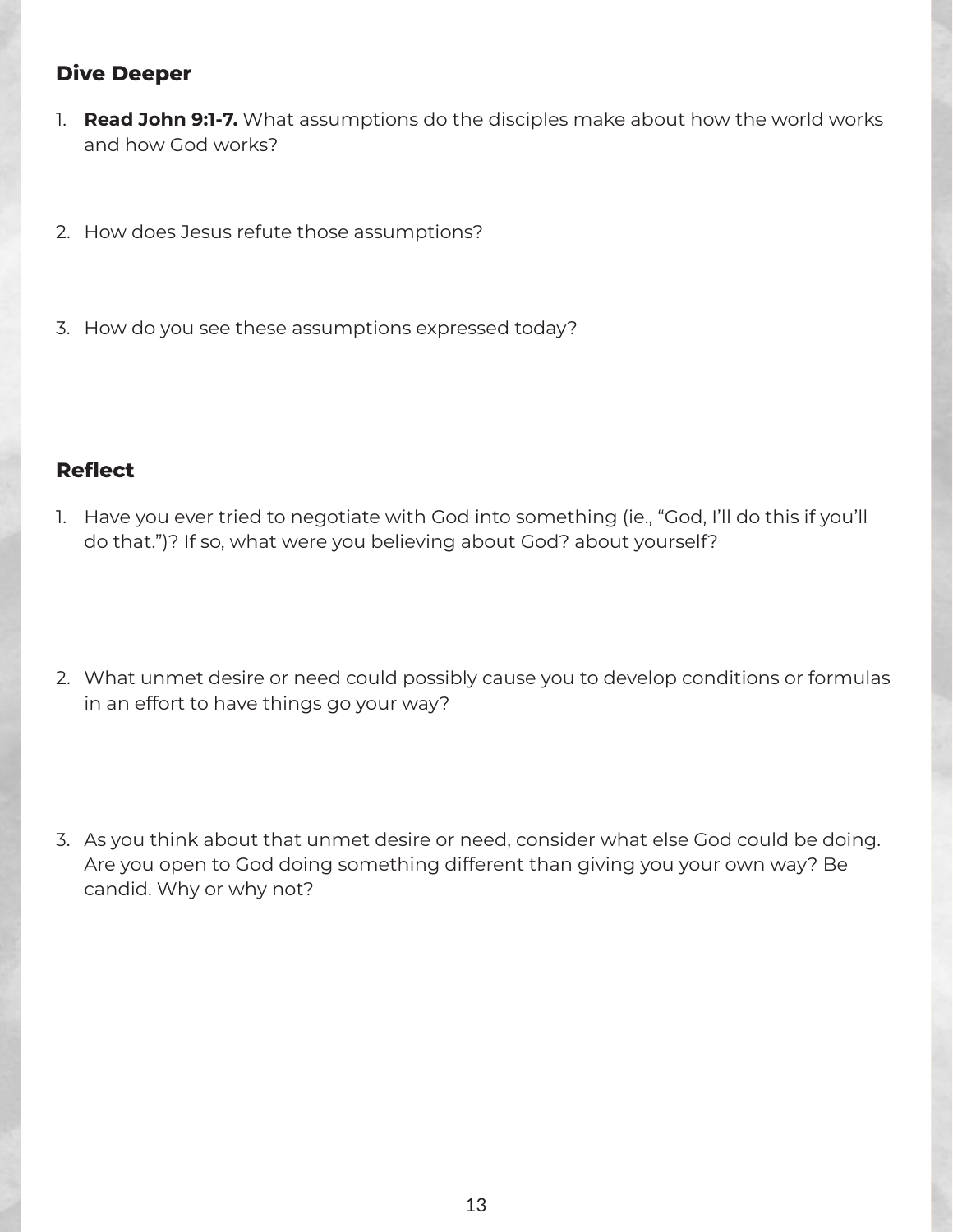*Are there any conditions ruling your heart? Any conditions you believe God is holding over you? Lay them down before your Heavenly Father.* 

| 14 |  |
|----|--|
|    |  |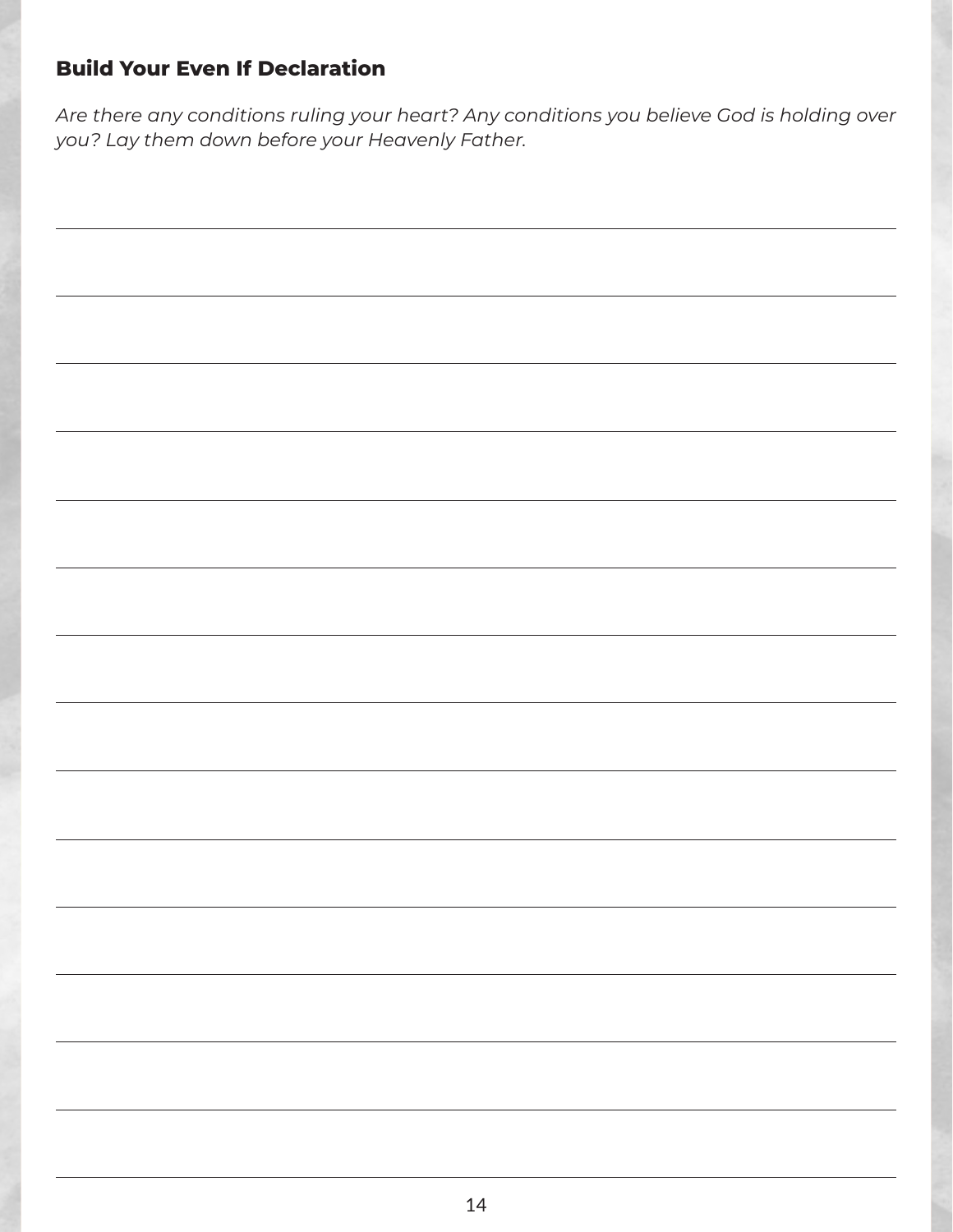*"Even if things are not lining up the way I think they should, it does not mean that…"*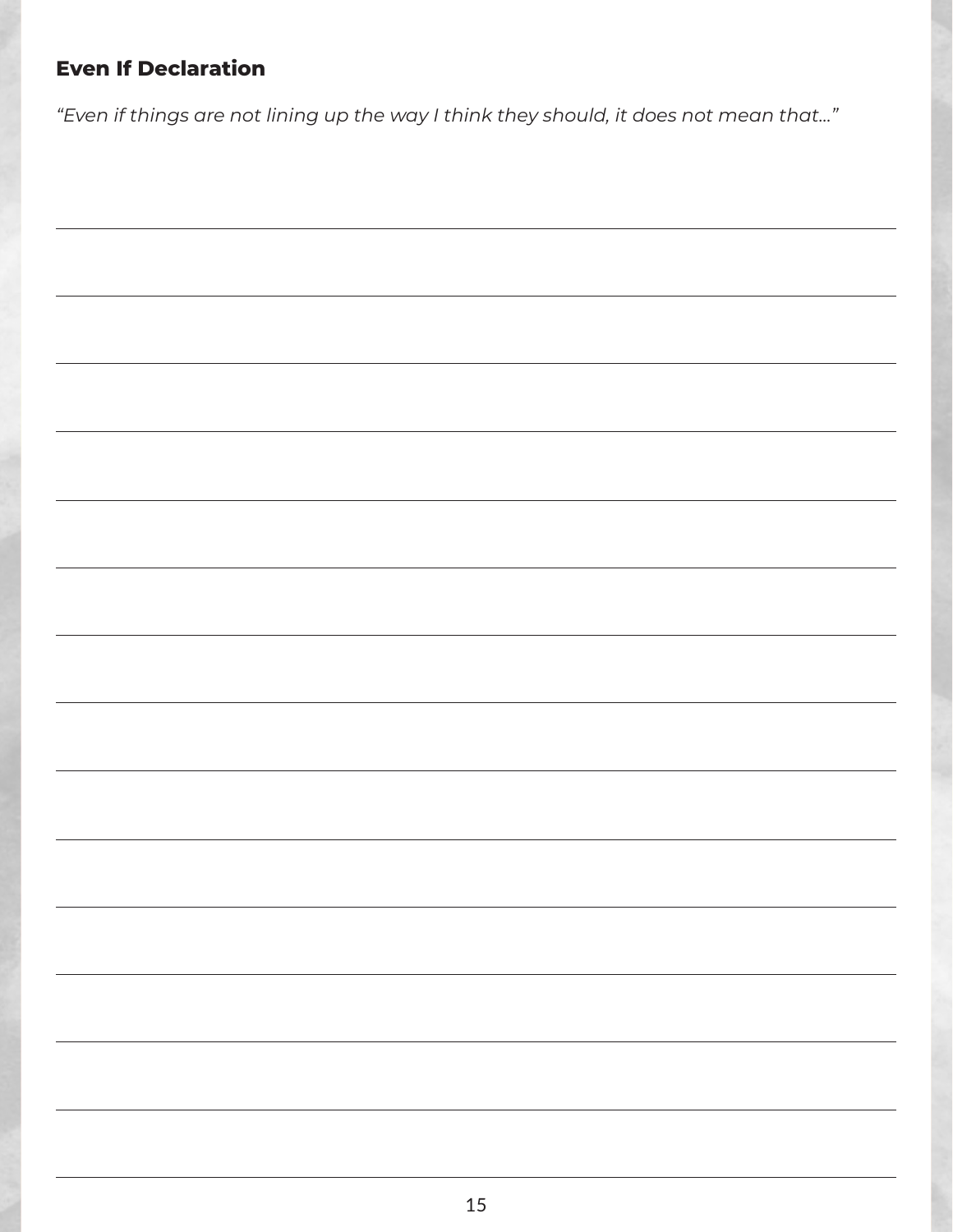## DISCUSSION 4 **REGRETS**

## **(Corresponds to chapters 5)**

#### **Summary:**

- Everyone has regrets in life, arising from the thought, "if only" some event in our lives had been different.
- Broken Past regrets deceive us into thinking that because of our past mistakes, we must somehow make it up to God. In that case, we can face our current troubles with passivity–God is punishing me for the past and so I deserve it; or with a conditioned vow– "only if I can make it up to him by living a certain way."
- Golden Past regrets deceive us into believing that God will only bless us if we can somehow be as we were in the "golden years." We miss out on what God is doing in our lives now because we keep comparing ourselves to the nostalgic version of our lives.
- Fantasy regrets condemn us to constantly compare the reality of where we are with the imaginary version of our life. We believe that God is disapproving of us because we should have achieved, matured, etc. by now.

#### **Opening Question:**

Have you ever wondered how your life would be different if you had made a different choice? Share one choice and what you imagine would be different.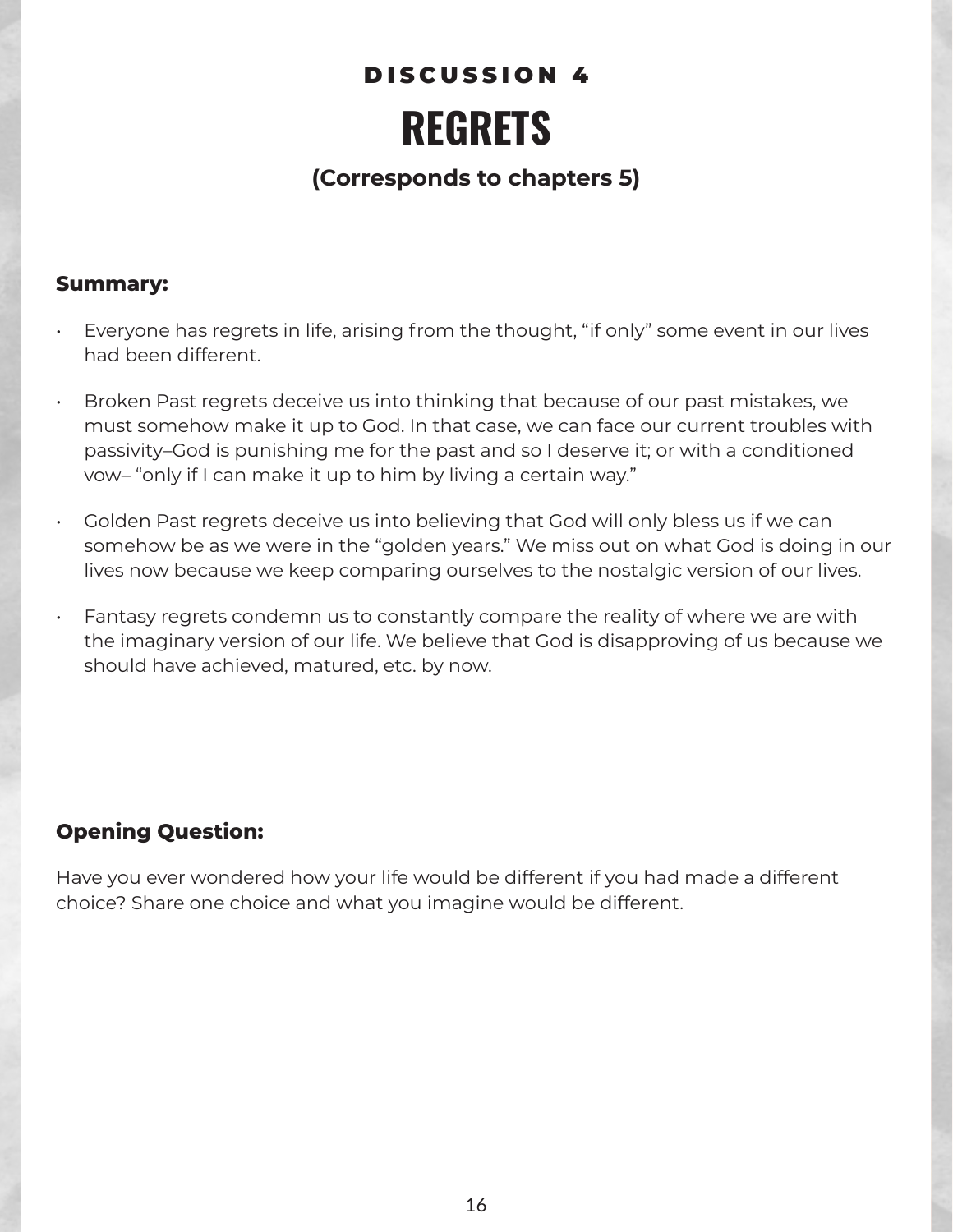- 1. **Read Phil 3:13-16.**
- 2. In the context, Paul talks about forgetting his past achievements and status–all those things which tempt him to seek approval apart from Christ. What are the past things that you have trouble forgetting, those past regrets (both nostalgic and painful) that you might be holding onto?
- 3. Paul turns his eyes towards the goal of the prize of Jesus. How does that goal give us motivation to forget the past and to live in the reality of where we are?

#### **Reflect**

1. Of the three types of regrets (broken past, golden past, fantasy present)–which burdens you the most? Why?

2. Describe the impostor version of you–the one that you compare yourself to often. Then, speak the truth of God's Word from Phil 3:13-14 (or other passages if the Lord brings some to mind) over your real life.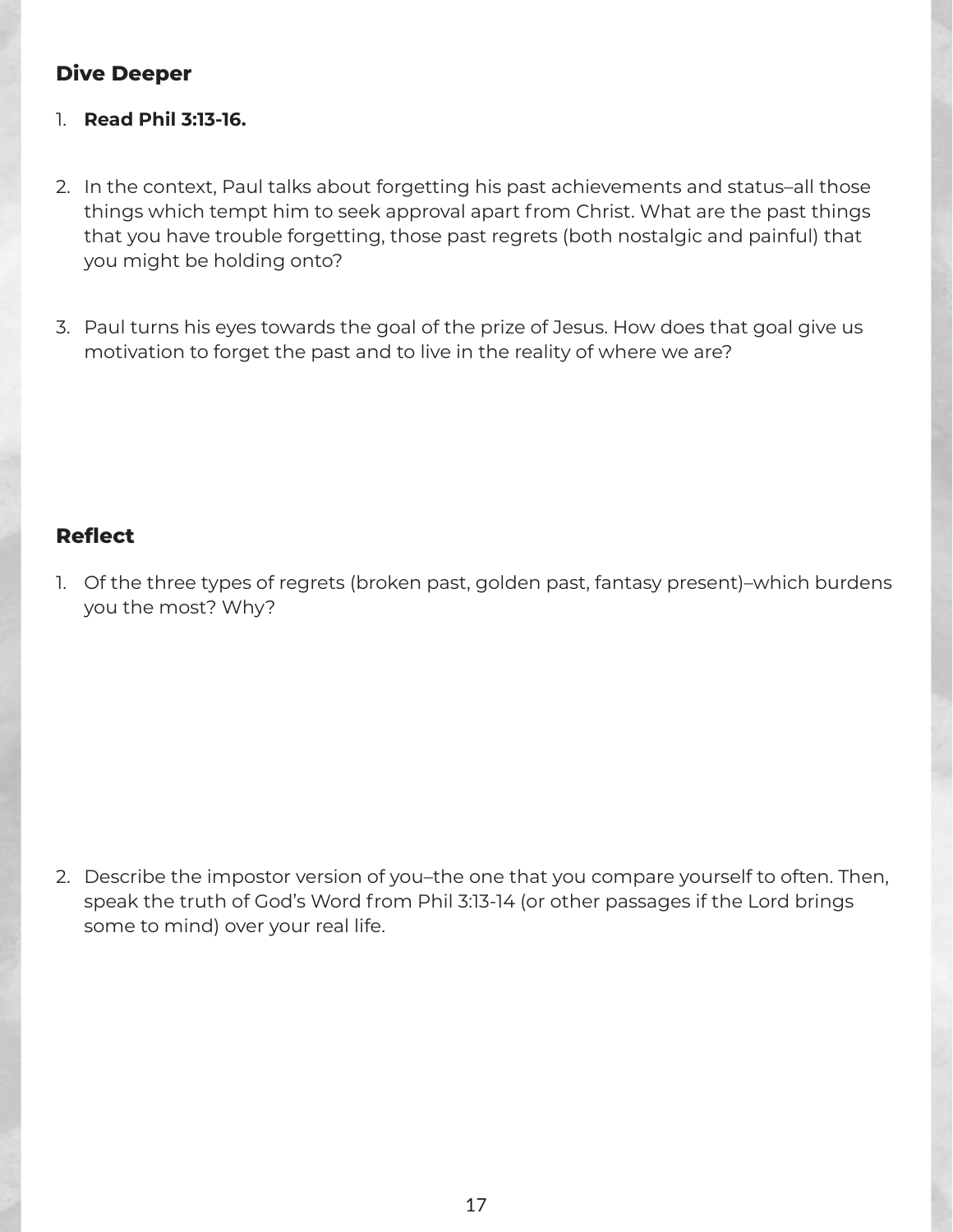In the Event row, write a situation, decision or action that you feel has brought about an unfavorable result in your life. In the My Regret row, write what you regret about that situation and how you feel this experience has affected your life. In the God's view row, what does God say about that situation and how you are feeling?

Is there a common theme in God's responses to all the things you have listed?

| <b>Event</b>      |  |
|-------------------|--|
| <b>My Regret</b>  |  |
| <b>God's View</b> |  |
| <b>Event</b>      |  |
| <b>My Regret</b>  |  |
| <b>God's View</b> |  |
| Event             |  |
| <b>My Regret</b>  |  |
| <b>God's View</b> |  |
| <b>Event</b>      |  |
| My Regret         |  |
| <b>God's View</b> |  |
| <b>Event</b>      |  |
| My Regret         |  |
| <b>God's View</b> |  |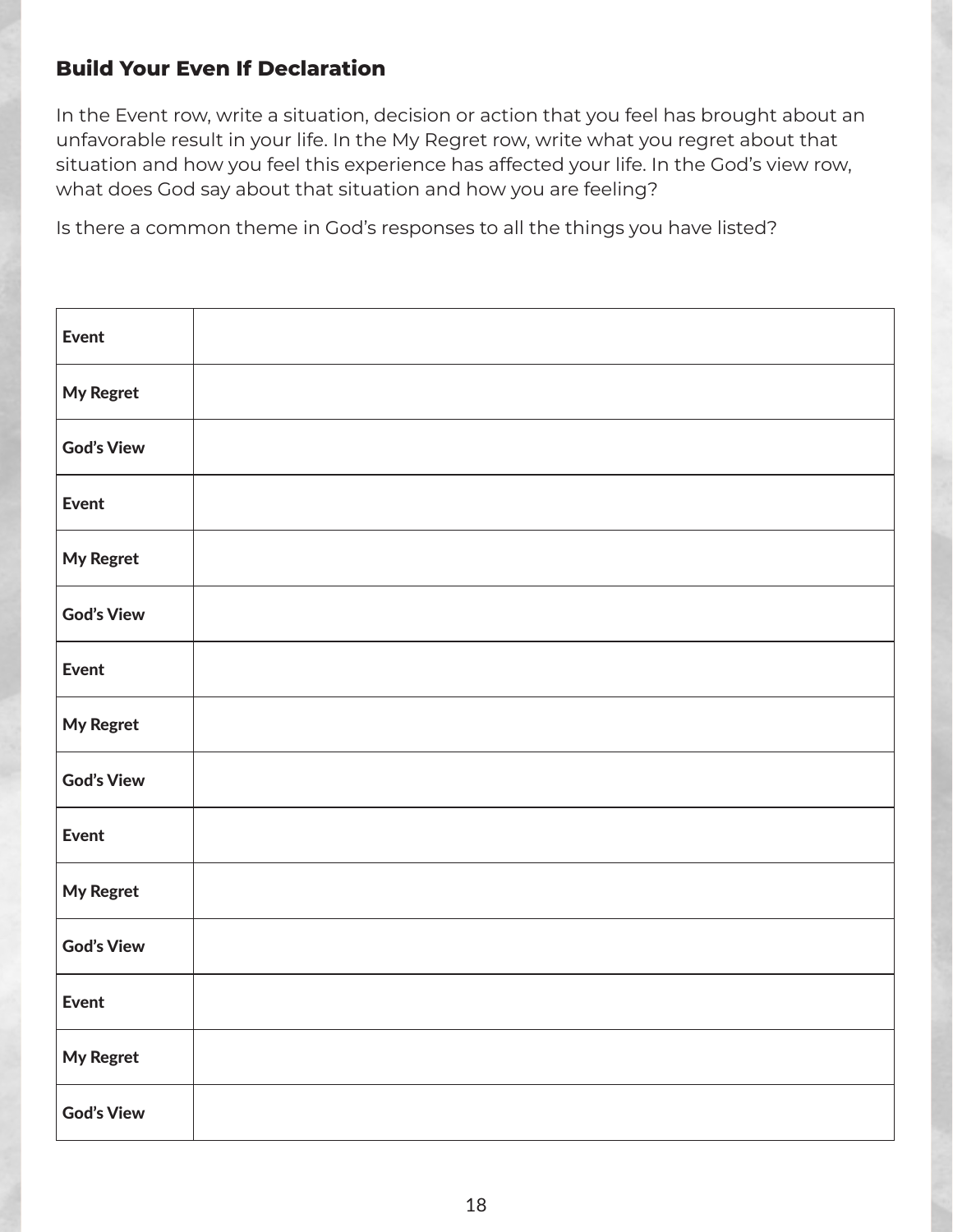*"Even if the enemy tries to use my past to condemn me, I will…"*

| 19 |  |
|----|--|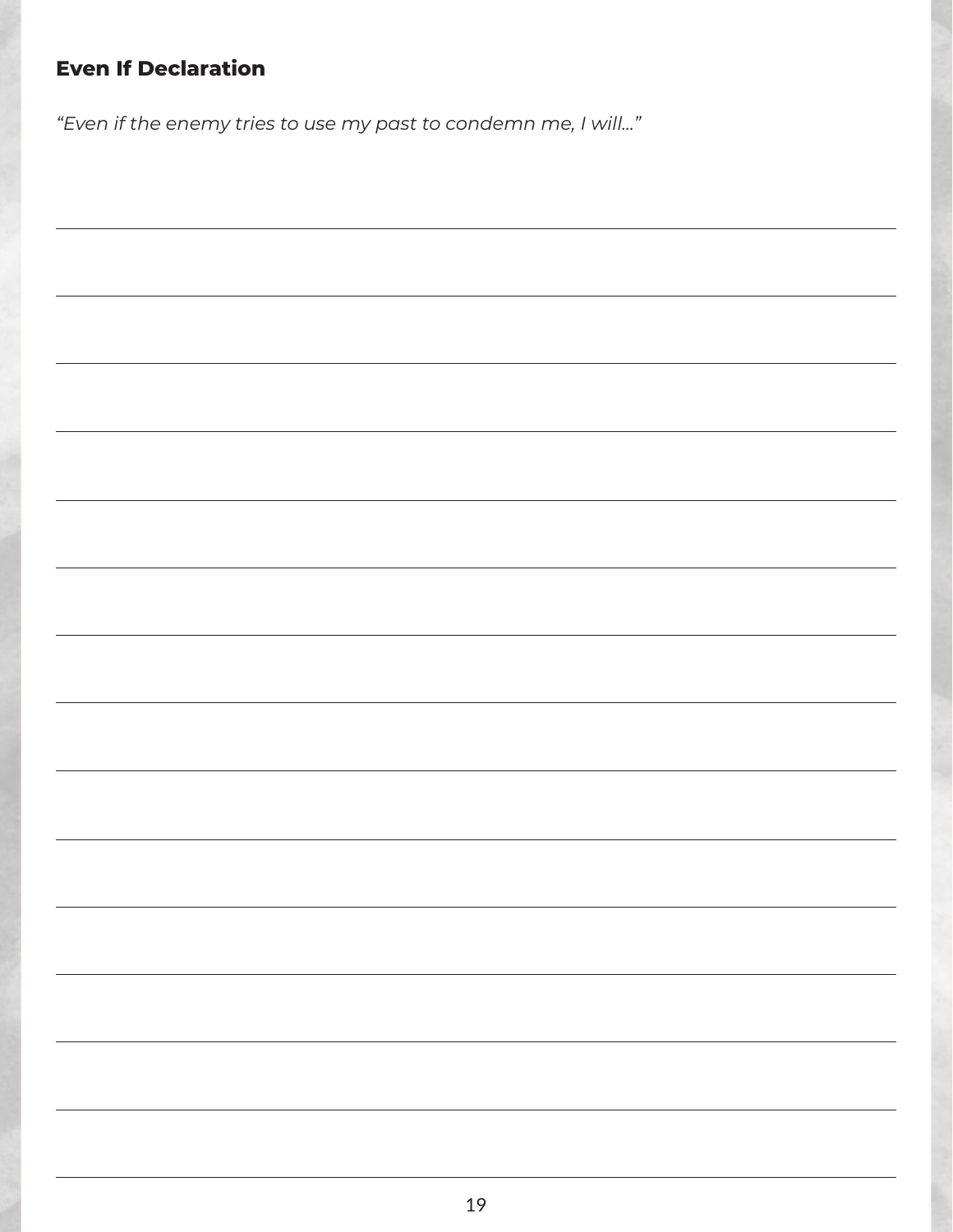## DISCUSSION 5 **CONTROL**

## **(Corresponds to chapters 6)**

#### **Summary:**

- Contingency plans are the result of a need to be in control, to ensure that situations and outcomes go the way we desire. We form them by trying to know more or by tightly controlling our environments (and the people in them).
- Our "what ifs" arise from our imagined future. They are inevitable, but what we do with them can lead us to faith or fearful anxiousness.
- When we trust God in his goodness, we can make our plans while being flexible and open to the inevitable unpredictabilities. By declaring *even if*, we can face our disappointments not by doubling down on our attempts to be godly, but by resolving to surrender to God's plans.

#### **Opening Question:**

Think about the various environments in which you live; how do you respond when things deviate from what you want?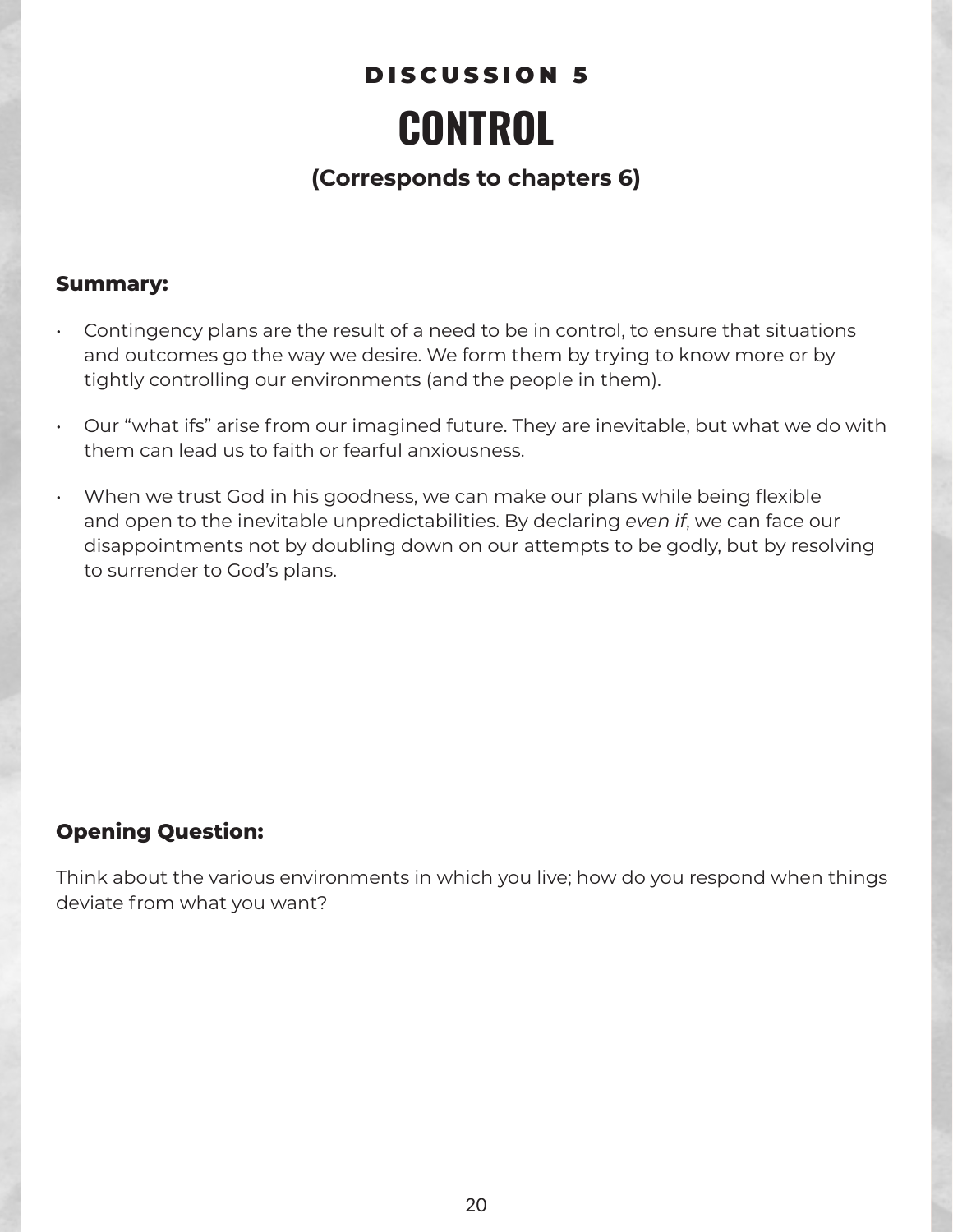- 1. **Read Matt 6:24-32.** Worrying can either lead to inactivity (not taking risks), or the wrong activity (contingencies). What do you think is the common root cause at the core of these two responses?
- 2. Note the two phrases, "and your Heavenly Father knows that you need them…" and "each day has enough trouble of its own." What does this tell you about God and the ways he invites you to approach life?

- 1. If you ponder on Psalm 25:3, Isaiah 40:31 and Isaiah 49:23, there is a common theme in all three. Can you locate it? How could these scriptures lessen your need for control and to create contingencies against God's plans?
- 2. Think about a time when you believed you were following God's will. Did you find yourself creating contingencies when things didn't go the way you thought they should? At what point did you feel you needed to do that? What was the state of your mind at the time? (For example, were you at peace, was your patience running out, were you confused, etc.)?
- 3. Fear and uncertainty can drive us to attempt to control our environment. But imagine if the same fear and uncertainty became the fuel for our desire to get closer to God and spend more time in his presence. Are there areas in your life where you feel afraid and uncertain? How can those emotions fuel your intimacy and fellowship with God?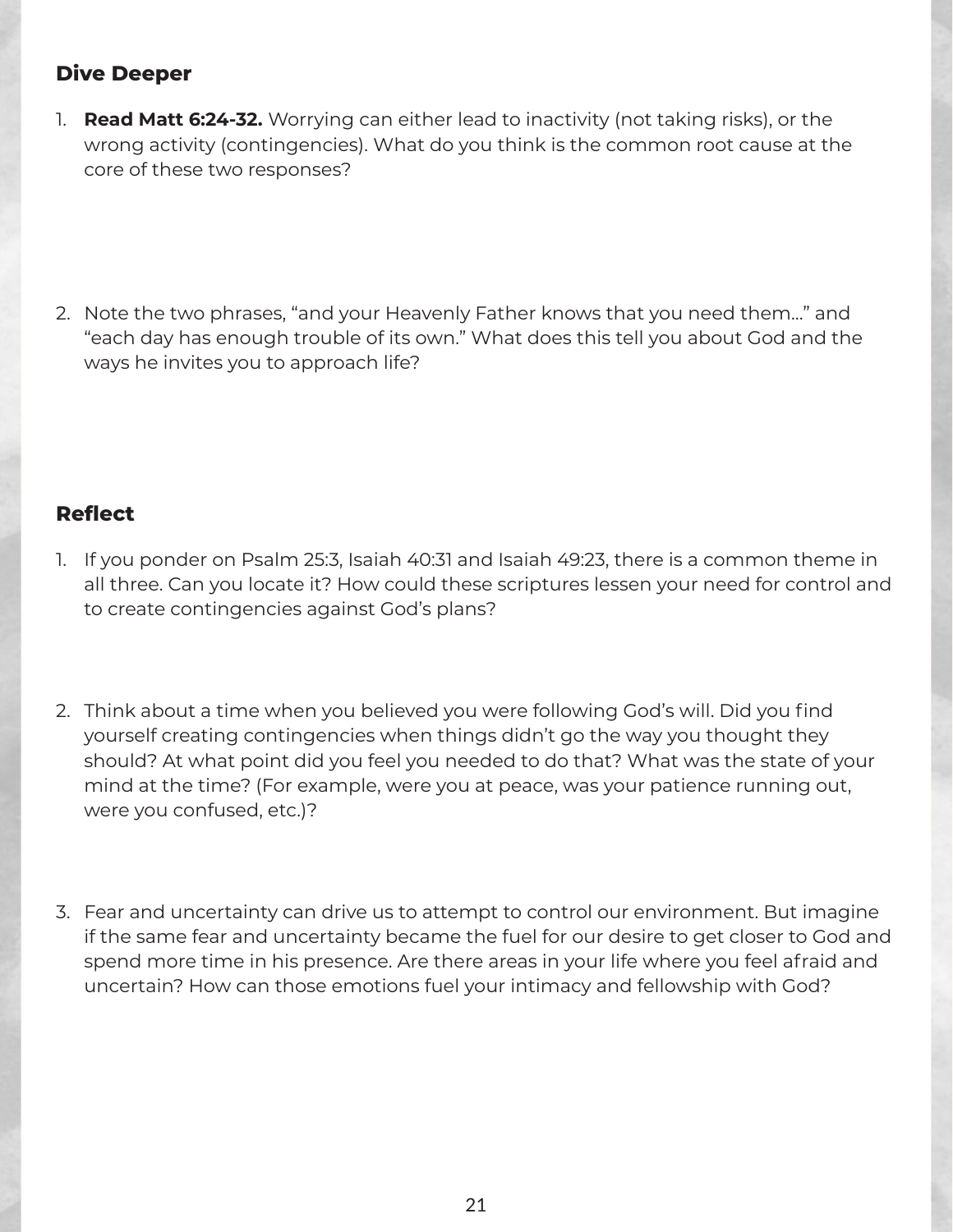Using your favorite bible app or search engine, search for scriptures that tell you something about God's plan for his children. (Scriptures like Psalm 37:37, Proverbs 4:18 and Jeremiah 29:11 can serve as a guide.)

Create a list from the scriptures you find by using a word or phrase to describe God's plan in those scriptures. (For example, Romans 12:2 describes God's plan as good, pleasing and perfect. For this scripture, you will have three words.)

Take a moment to reflect on the list you have created. Which of these descriptions prove the most difficult to hold on to when you are going through hard or uncertain times?

Write out those verses and a short prayer to speak God's promises over your life.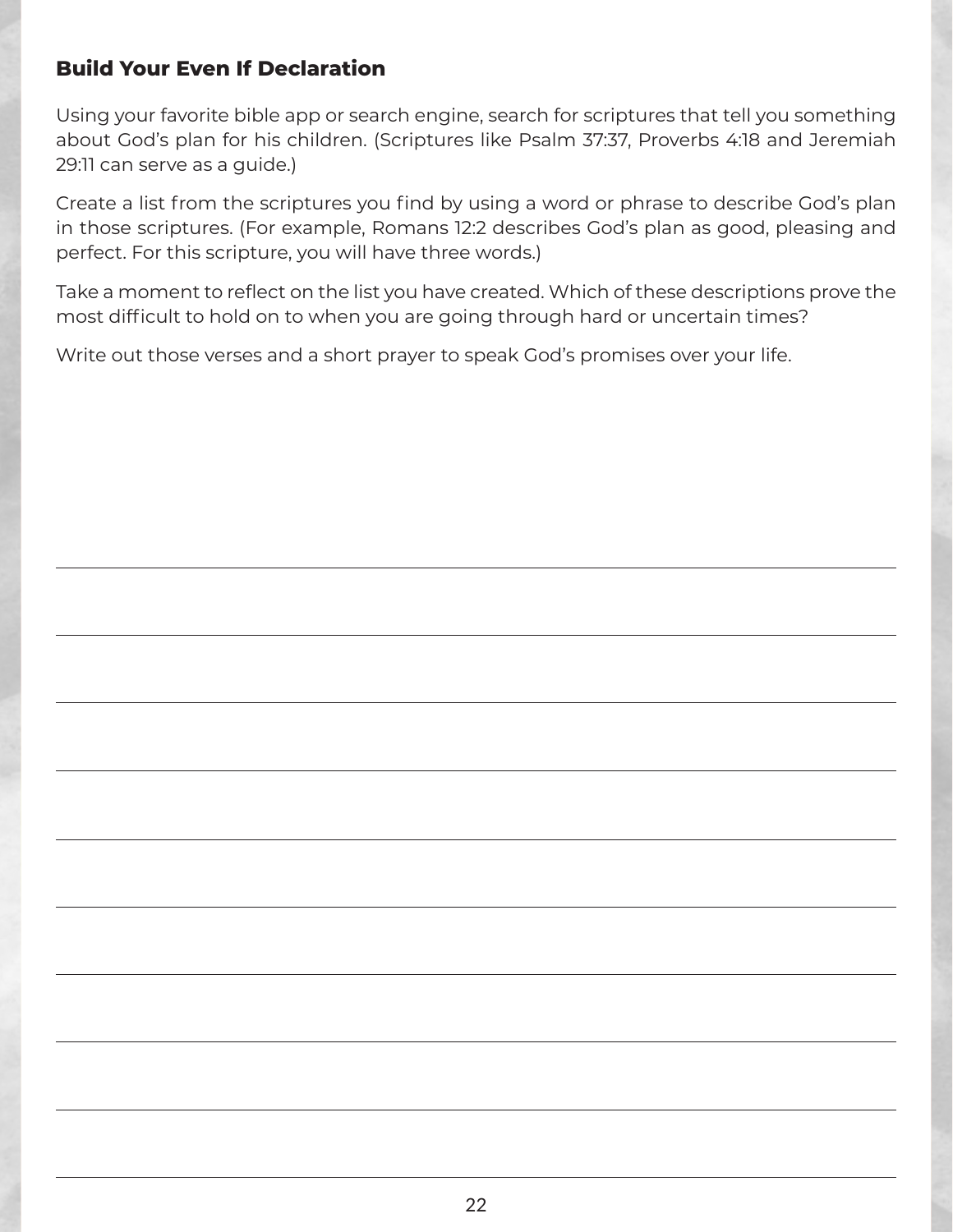*"Even if I do not understand what God is doing, I will..."*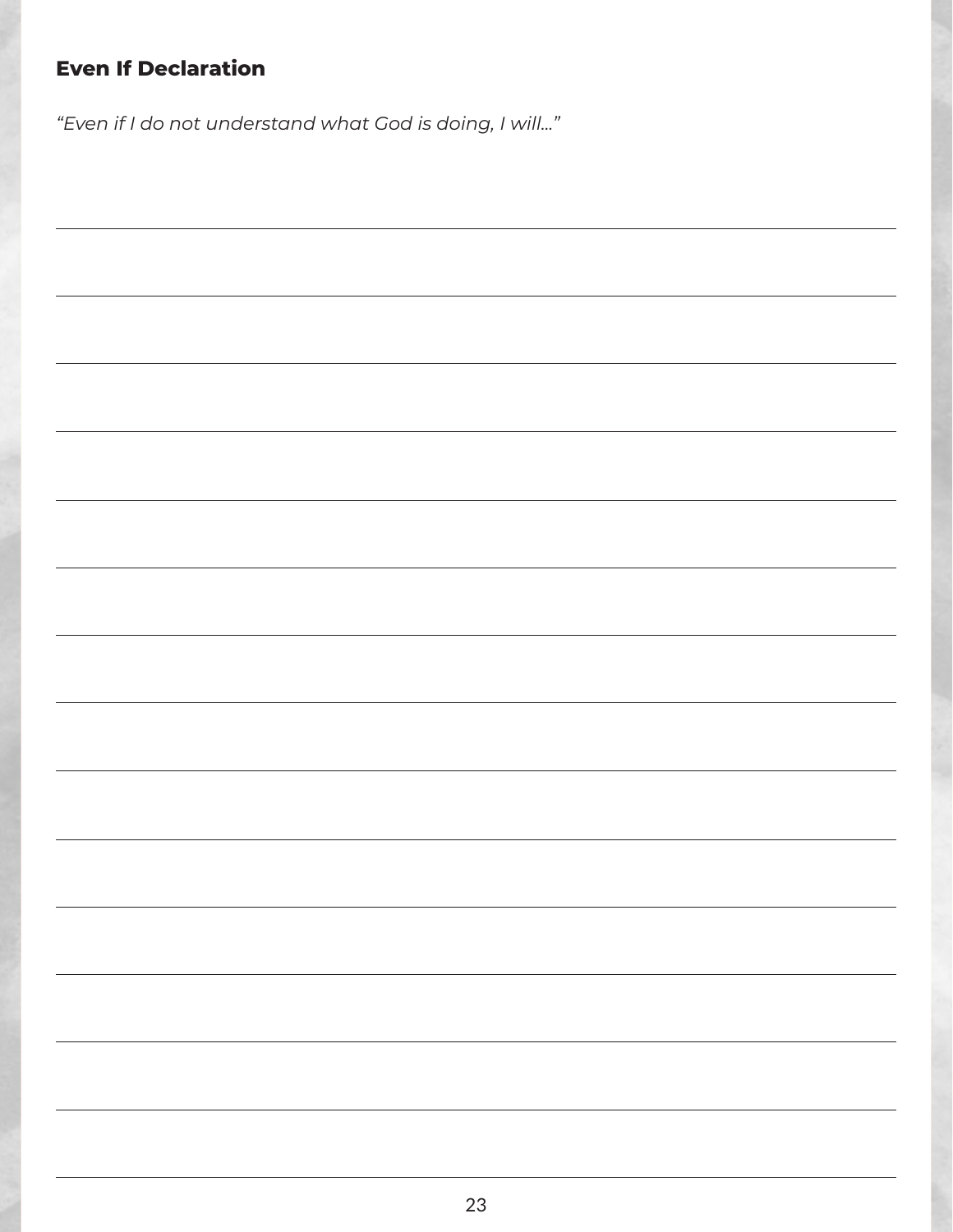## DISCUSSION 6 GRATITUDE & CONTENTMENT

## **(Corresponds to chapters 7)**

#### **Summary:**

- Gratitude weakens the power of our "counter ifs" by helping us to remember God's goodness every moment. When you give thanks, don't just give thanks for things, but for people and experiences, and take a moment to remember what they tell you about God.
- Gratitude leads to contentment in the goodness of God. Contentment is the backbone of *even if* resolve.

## **Opening Question:**

Think back to a recent time when you felt intense gratitude to God. What was the driving force of that experience?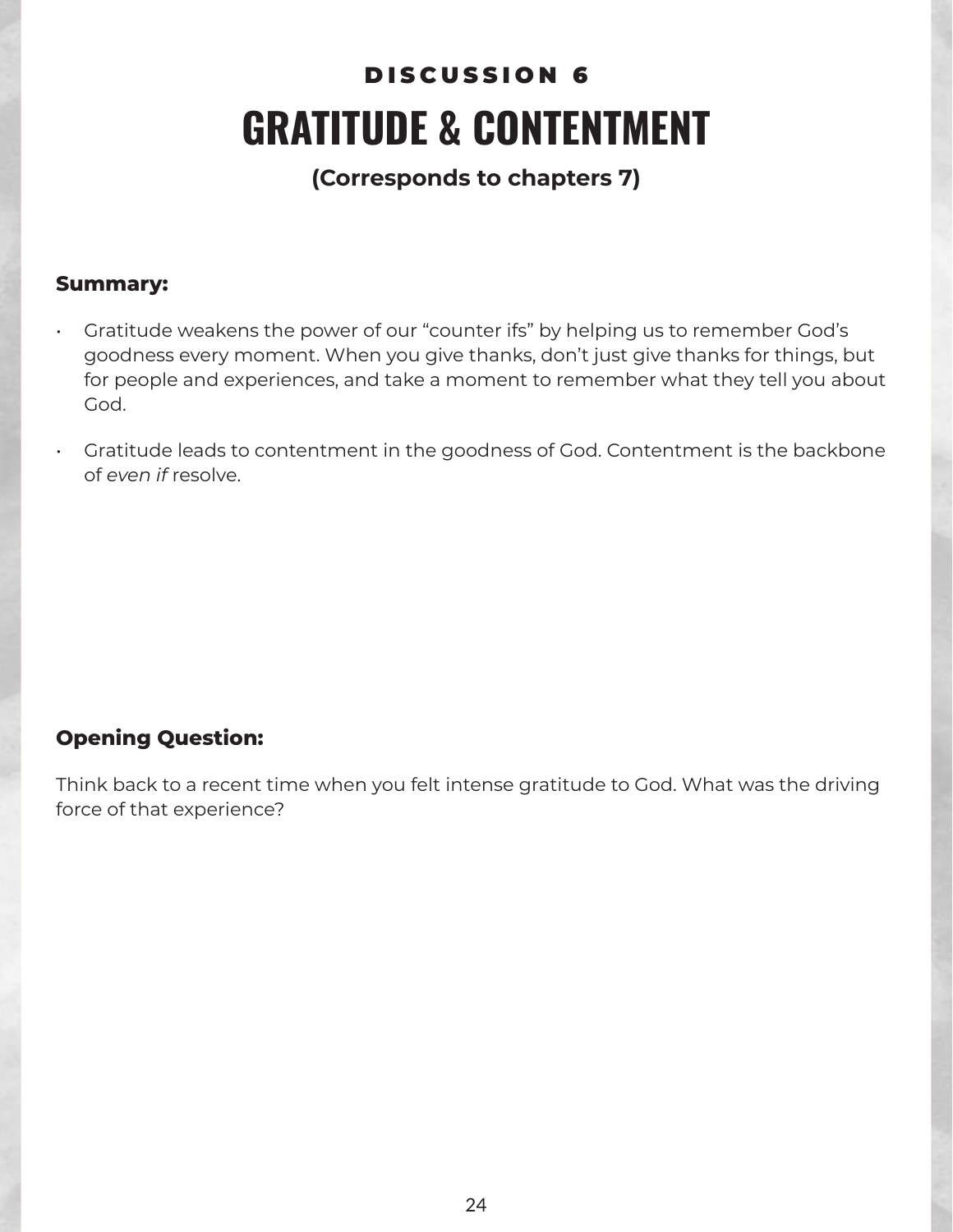1. **Read Psalm 103:1-5.** David commands his soul to bless the Lord by remembering all his benefits. What are some of God's benefits to you?

2. Verses 3-5 list several categories that describe God's goodness. Which one(s) stand out to you?

- 1. Who is the most grateful person you know? How did they get that way?
- 2. Why does it take such intentional effort to be grateful?
- 3. What is the relationship between gratitude and contentment?
- 4. How could contentment build an *even if* resolve in those times when life doesn't go the way you want?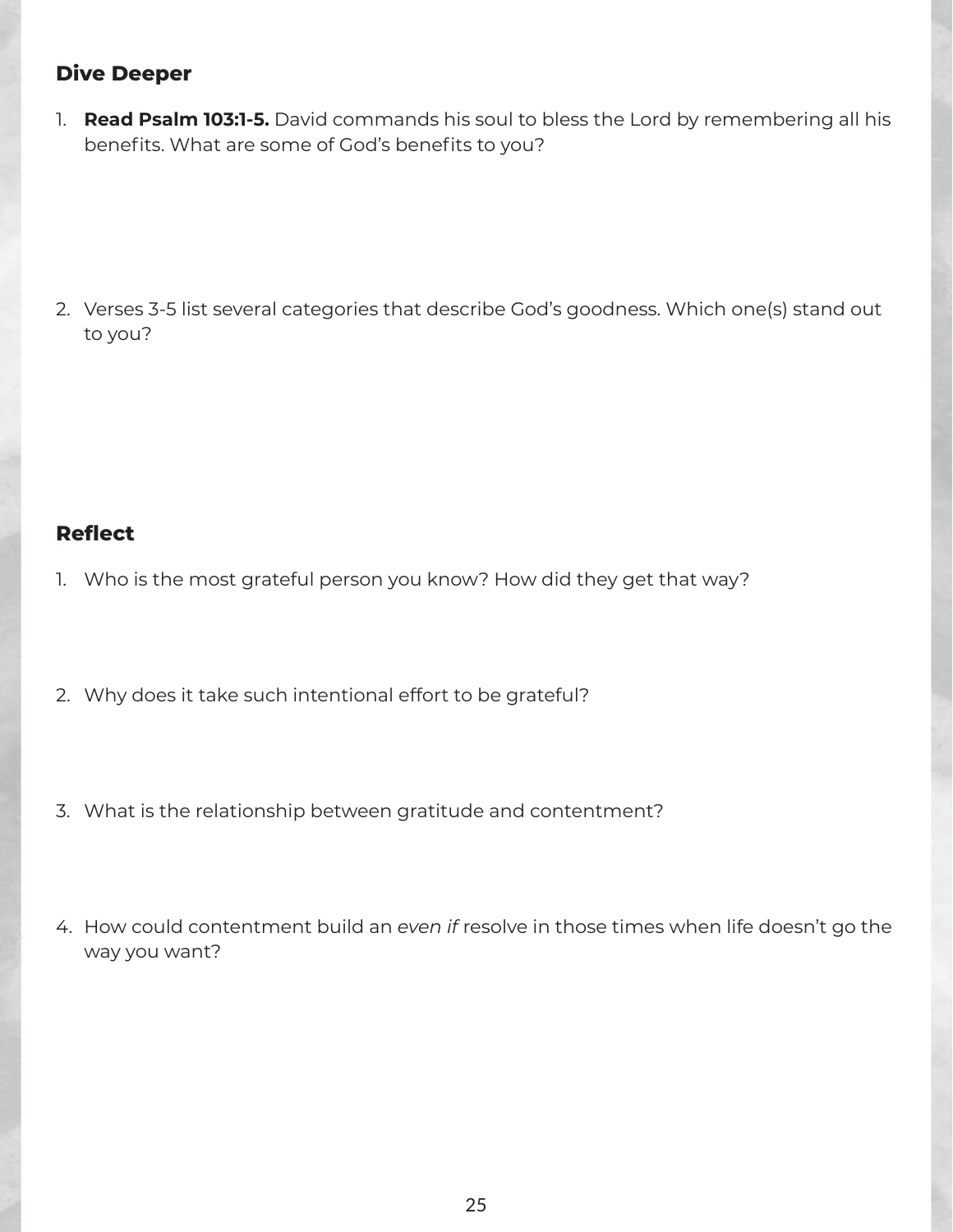List 10 people/experiences that you are grateful for. Then, practice theological gratitude: what do each of those people/experiences tell you about God's goodness towards you?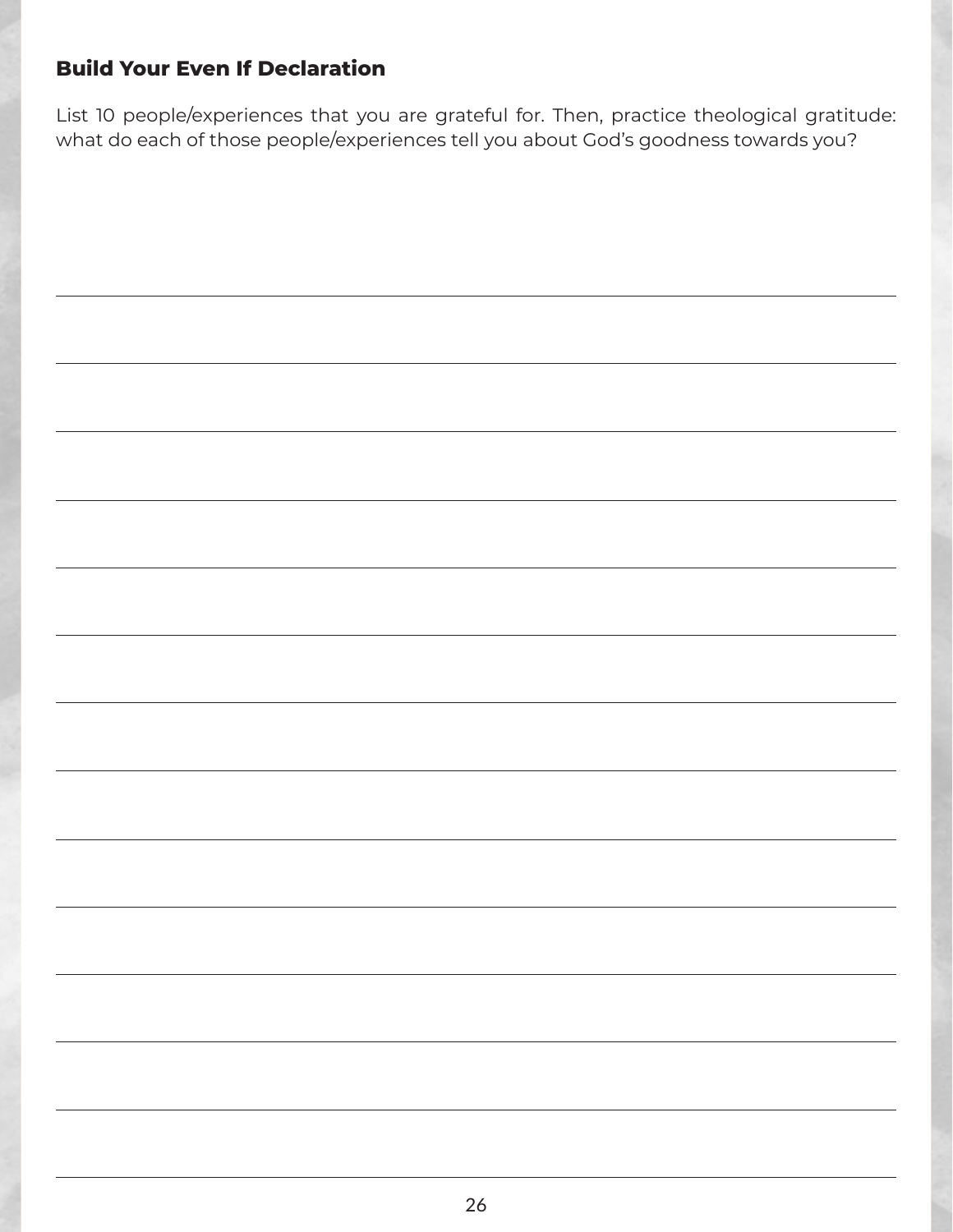*"Even if your blessings were to run dry now, I will worship you because…"*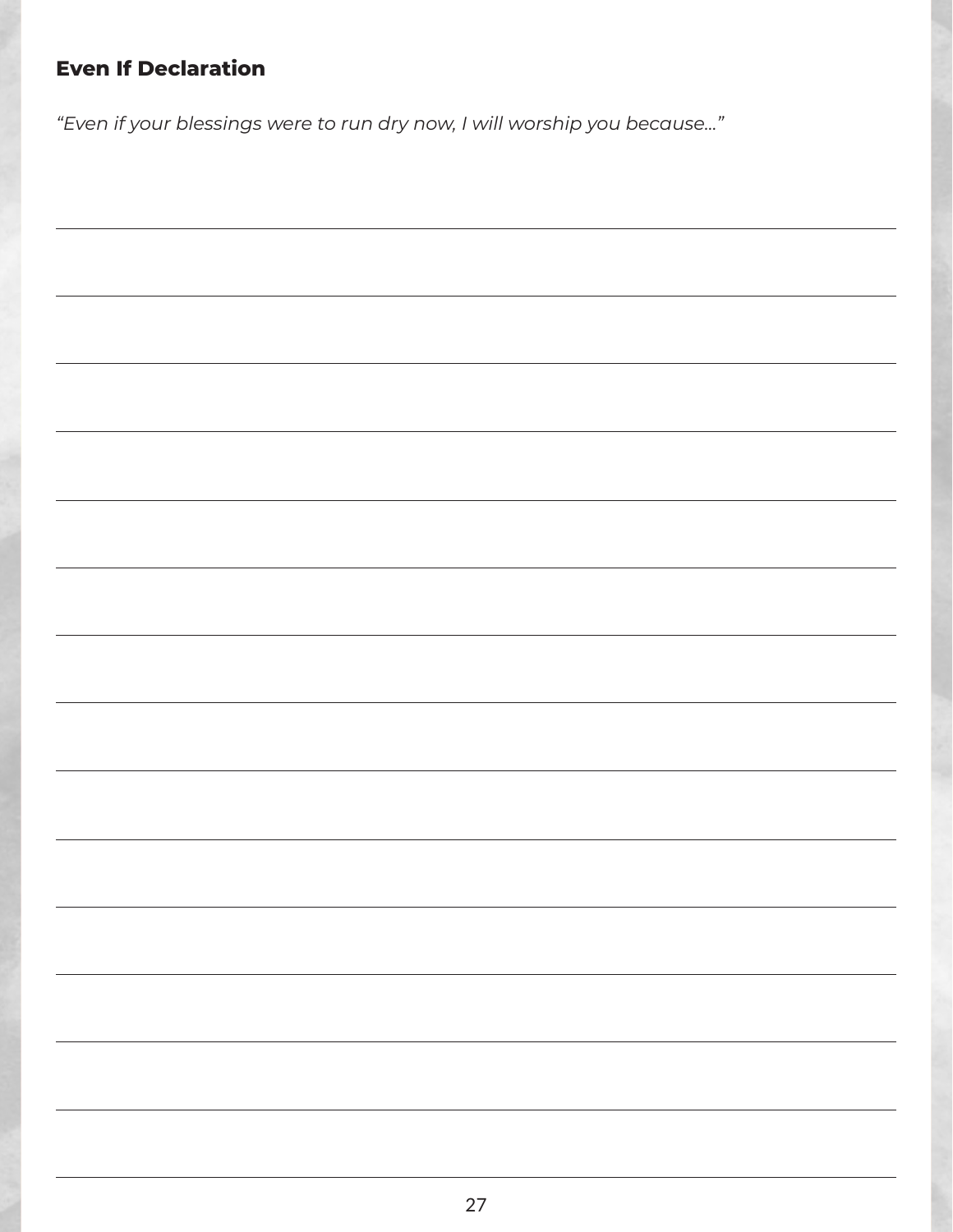## DISCUSSION 7 SAYING WHAT IS SO

## **(Corresponds to chapters 8)**

#### **Summary:**

- The *even if* declaration is not a one-time event. As we face disappointments, doubts, or fears in difficult moments, we can learn to say *even if* with confidence and resolve.
- The second practice to form an *even if* life is to authentically speak out our disappointments and hurts to God, to name them. The Bible calls this lament.
- By "speaking what is so," we actually demonstrate faith in God, bringing our hurts and disappointments before the only God who can meet us with comfort and grace.

## **Opening Question:**

At some point in life, we all learn the lesson, "if you don't have something nice to say, don't say anything at all." Think of a time when you could have or should have given feedback or critique, but didn't. What kept you from sharing?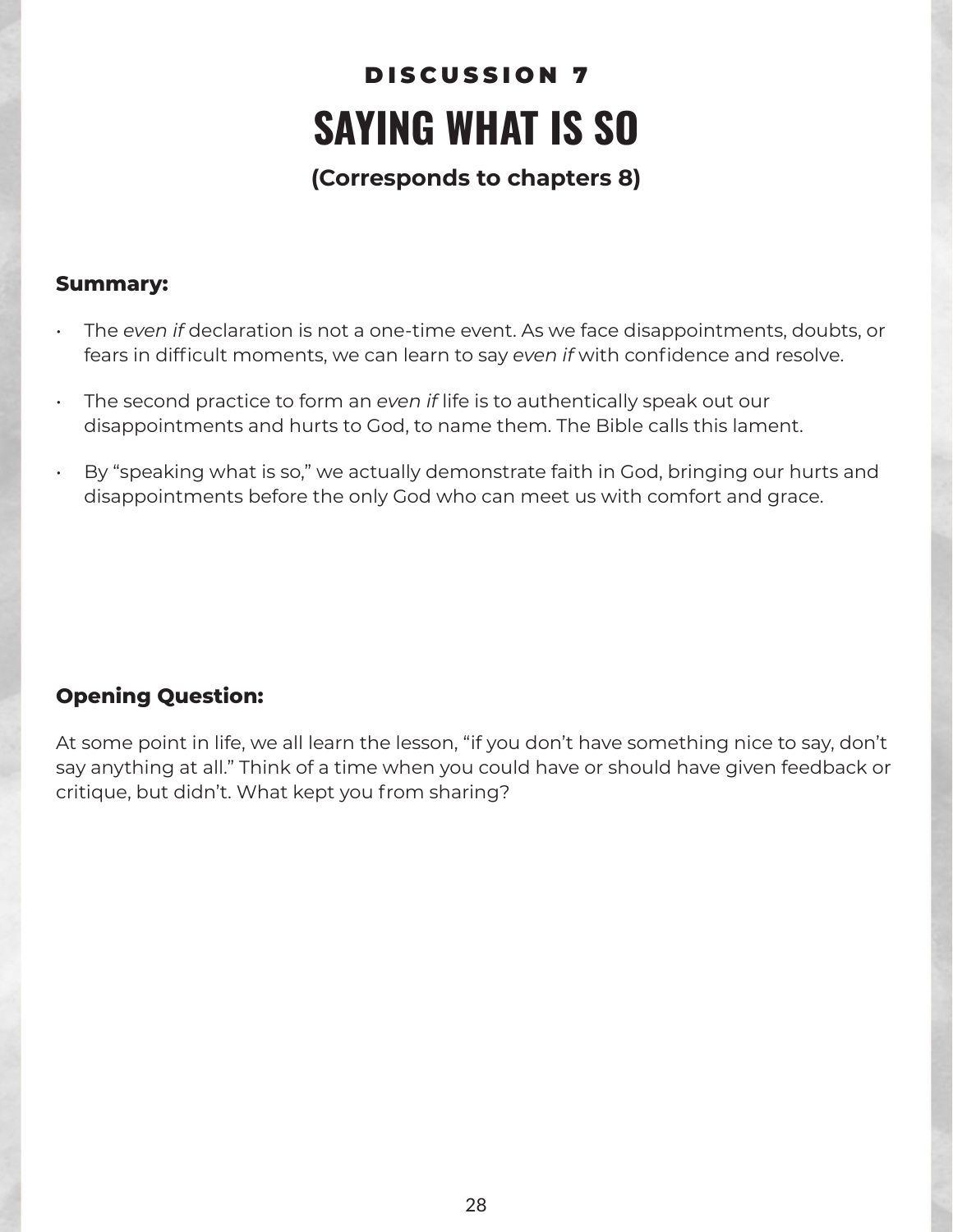1. **Read Lamentations 3:17-23.** Observe Jeremiah's condition in v. 17-20 (you might start from the beginning of chapter 3 to get an even more detailed picture).

2. Would you be comfortable speaking this way to the Lord? Why or why not?

- 1. What is your level of candor with the Lord? In other words, what kinds of things are you comfortable talking about and what sorts of things do you feel are "off limits?" (One way to think about this is to consider the things you pray about and how you pray about them.)
- 2. How did you come to distinguish what is acceptable and what is not?
- 3. Is there a situation in your life that you need to be real about? How could speaking what is so enable you to worship God authentically?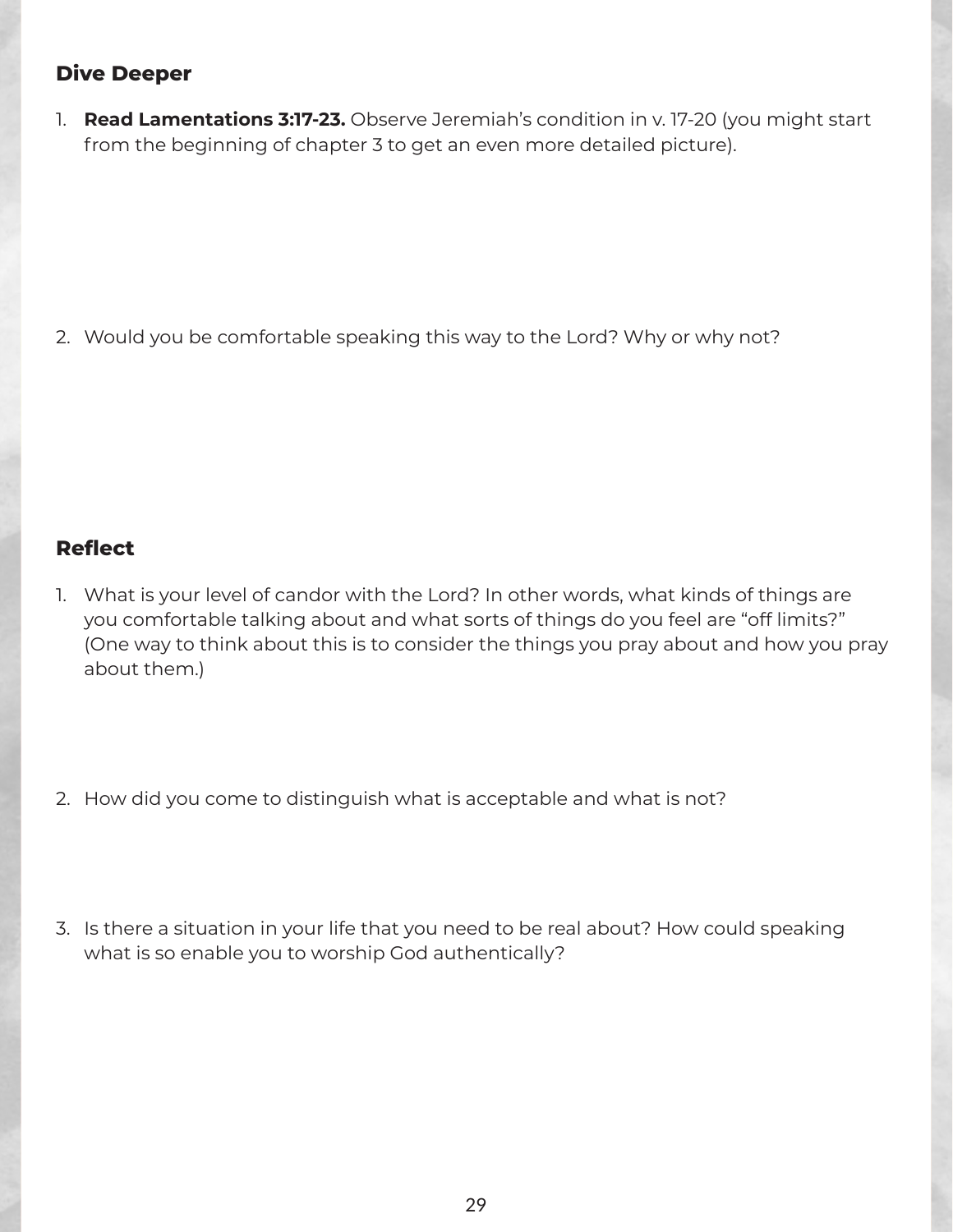Look at the *Even If* prayer on p. 189, "An Even If Prayer for When You are Disappointed." (If you're not facing a disappointment, feel free to choose another prayer.)

Using the prayer as a template, write out some of your own confusions, disappointments, or longings. Be candid before the Lord and give voice to your feelings.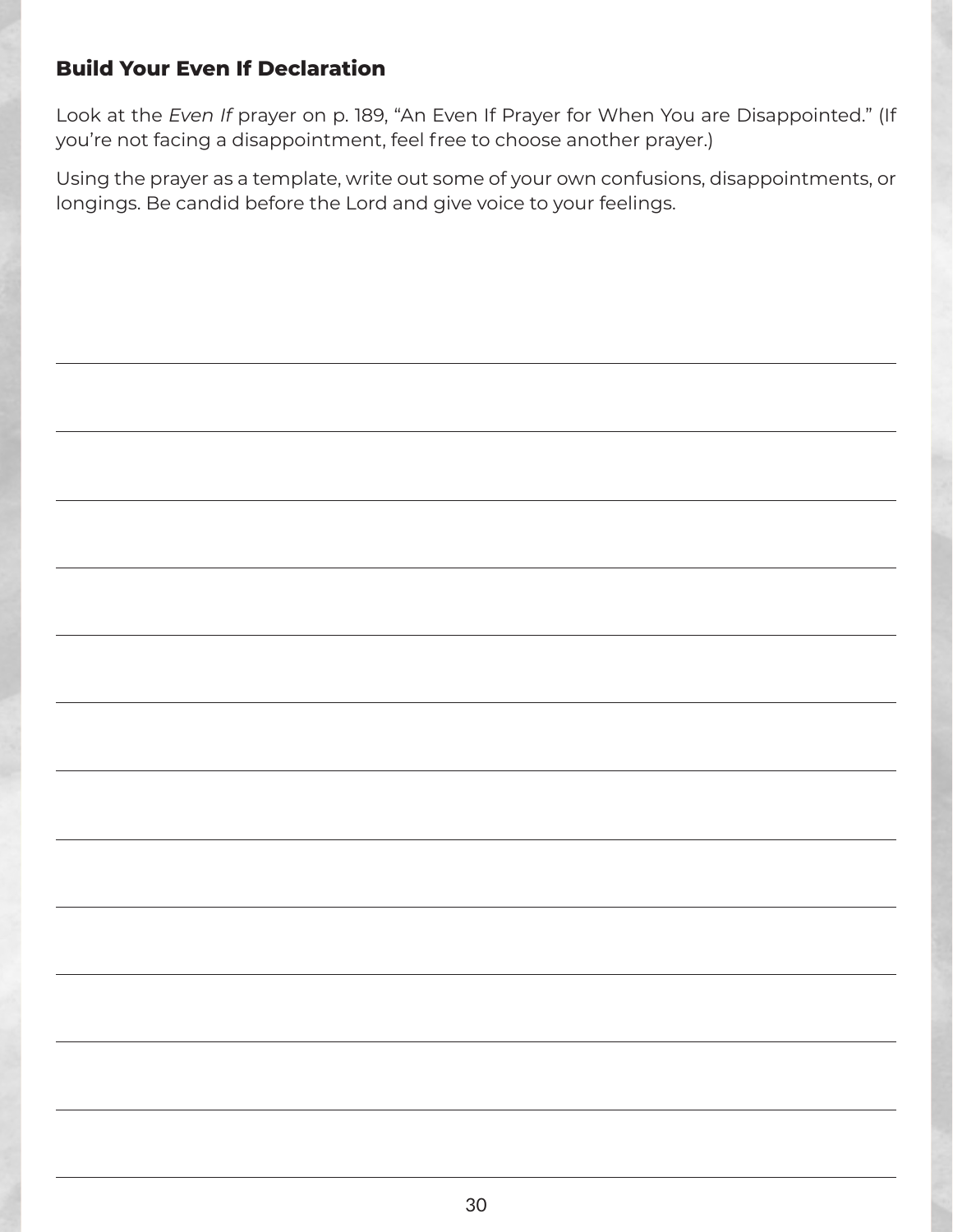*"Even if this hard situation continues on, I will worship you because…"*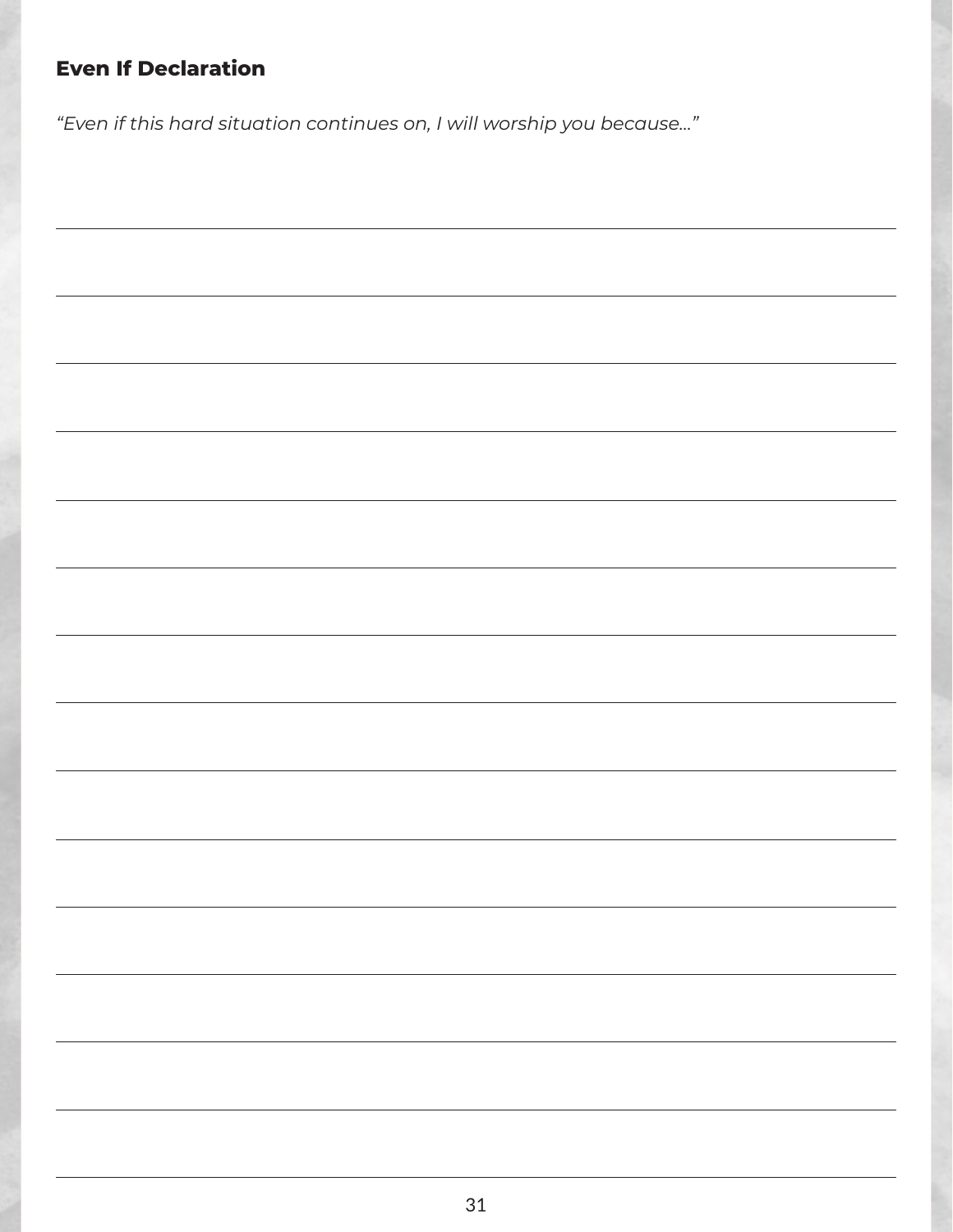# DISCUSSION 8 RISK / TAKING THE NEXT STEP

## **(Corresponds to chapters 9–10)**

#### **Summary:**

- The *even if* life frees us to take risks for the kingdom of God. Risk is not an excuse for recklessness, but stepping out in faith for the sake of some intended good.
- Our desire for success and fear of failure can keep us from taking the risks that God calls us to.
- When we take the next step, we will find ourselves counted among the *even if* witnesses who trusted God even when their faith didn't grant them everything they desired.
- We can take the next steps of faith-filled risk and remember that oftentimes the Good Shepherd leads his flock from the rear.

## **Opening Question:**

What would you consider to be a win: Attempting and failing, but learning? Or making sure you succeed in a pursuit? What do you feel your answer reveals about how comfortable you are taking risks?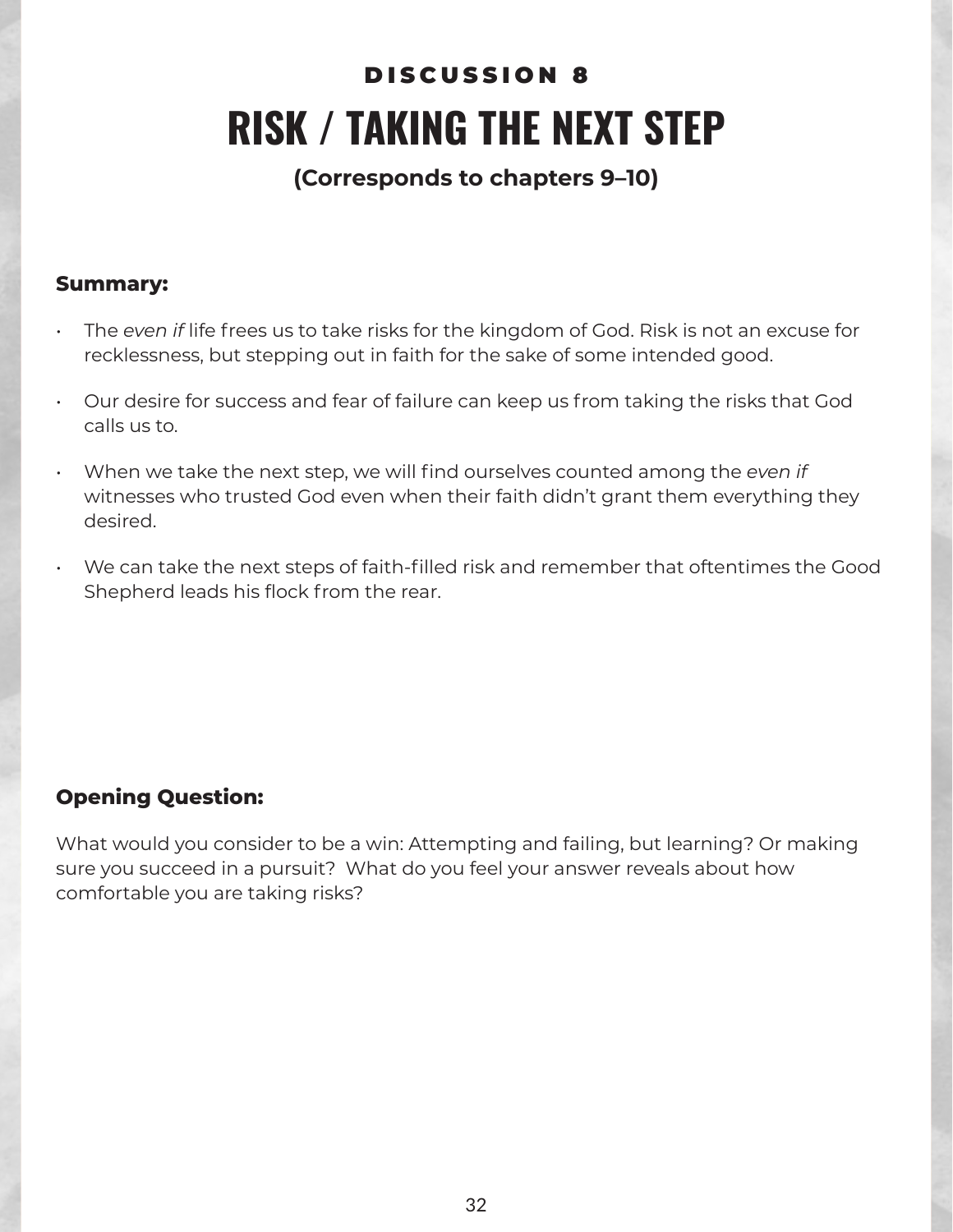- 1. **Read Matt 25:14-29.** Ponder on these two phrases from verses 14 and 15: "entrusted his wealth to them" and "each according to his ability." The master's trust in his servants could have been based on their abilities as he assessed them. Even the servant who buried his talent was once productive and faithful over a few things. Do you think one's perception of one's abilities is a driving force for one's appetite for risk or the lack thereof?
- 2. Think about the servant who was given a talent but he buried it and refused to do anything with it out of fear. Apart from the excuse he gave, what other reasons could have possibly held him back, especially if you pictured that servant to be you?
- 3. Verses 14-15 serve as a backdrop to understanding the Master's mindset and vs. 24-25 open a window into the servant's mindset. We see an obvious disparity. What is the difference? Do you ever sense this difference in your relationship with God?

- 1. What was the most recent risk you stepped toward? Why did you do so? Did things turn out as you had hoped?
- 2. What is the most recent opportunity you could have taken but did not. Why didn't you take it? Do you wish you had?
- 3. The servant who gained 5 more talents and the one who gained 2 more talents both received the same reward: the affirmation of "well done" and then being set over much. With this in mind, do you feel you need to change your definition of success? How would this different definition help you be more bold in taking risks?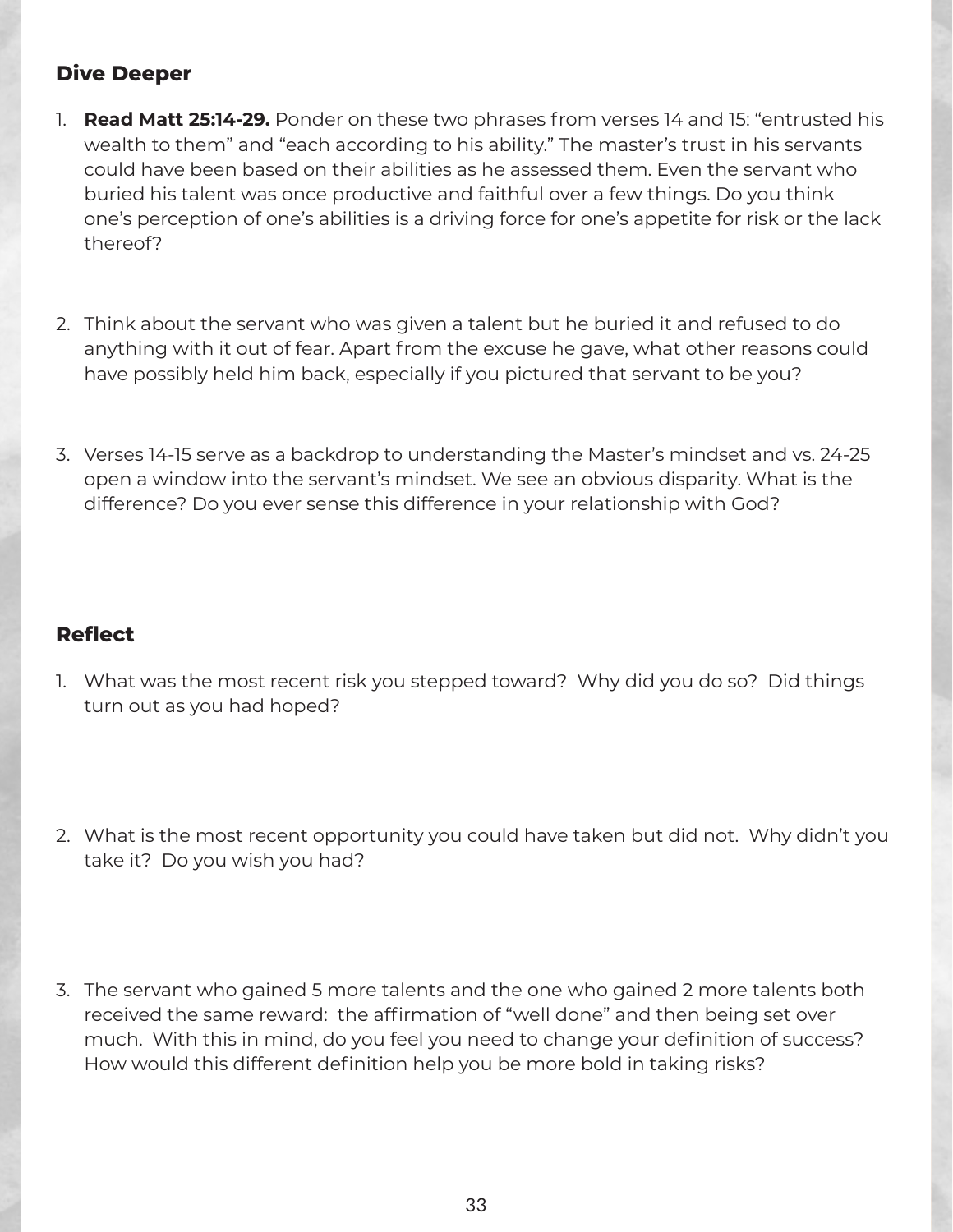Think about the things that are keeping you from taking a risk. What is the smallest next step you can take? Imagine the possible outcomes (both positive and negative).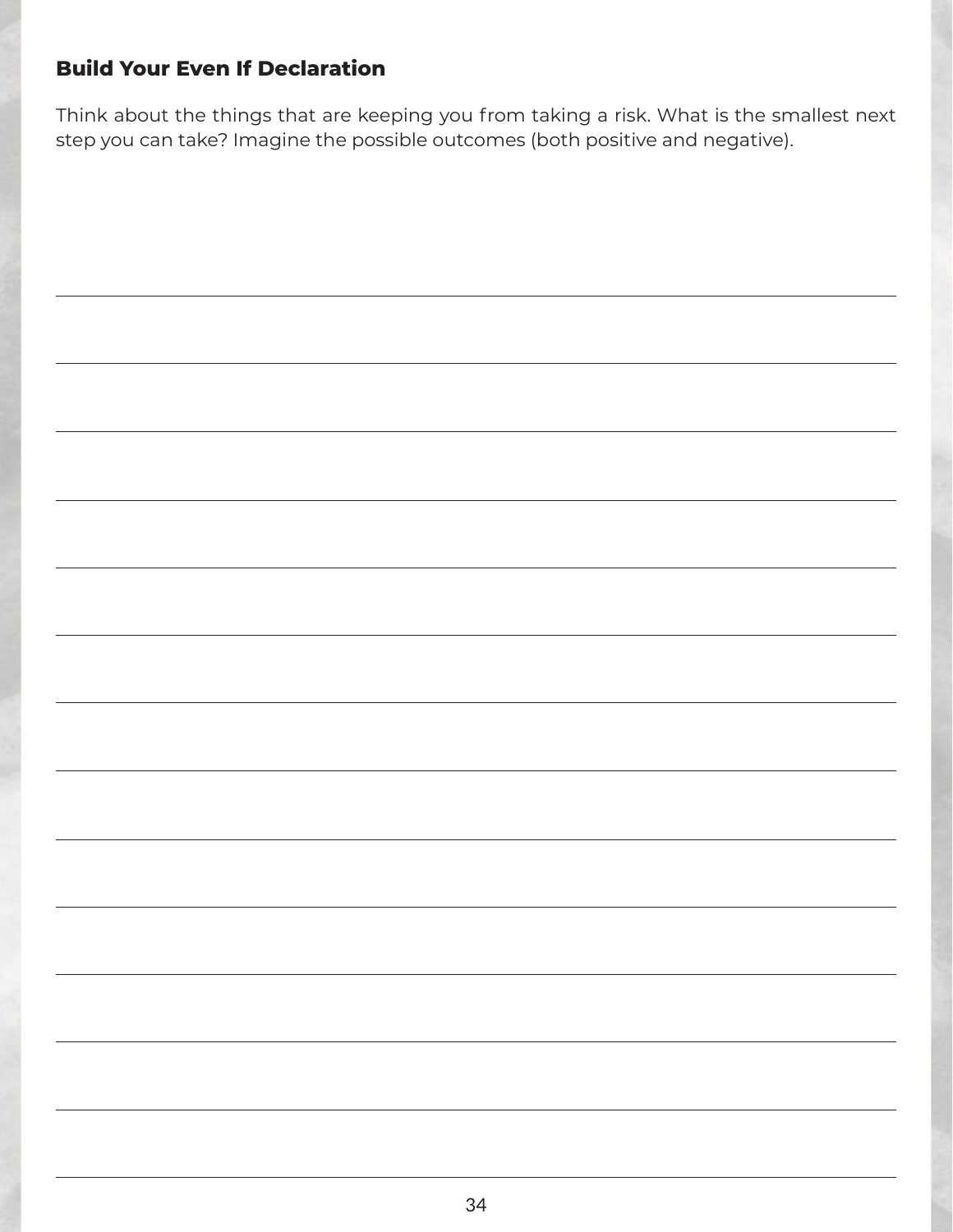*"Even if I am in the valley and it is dark, I will…"*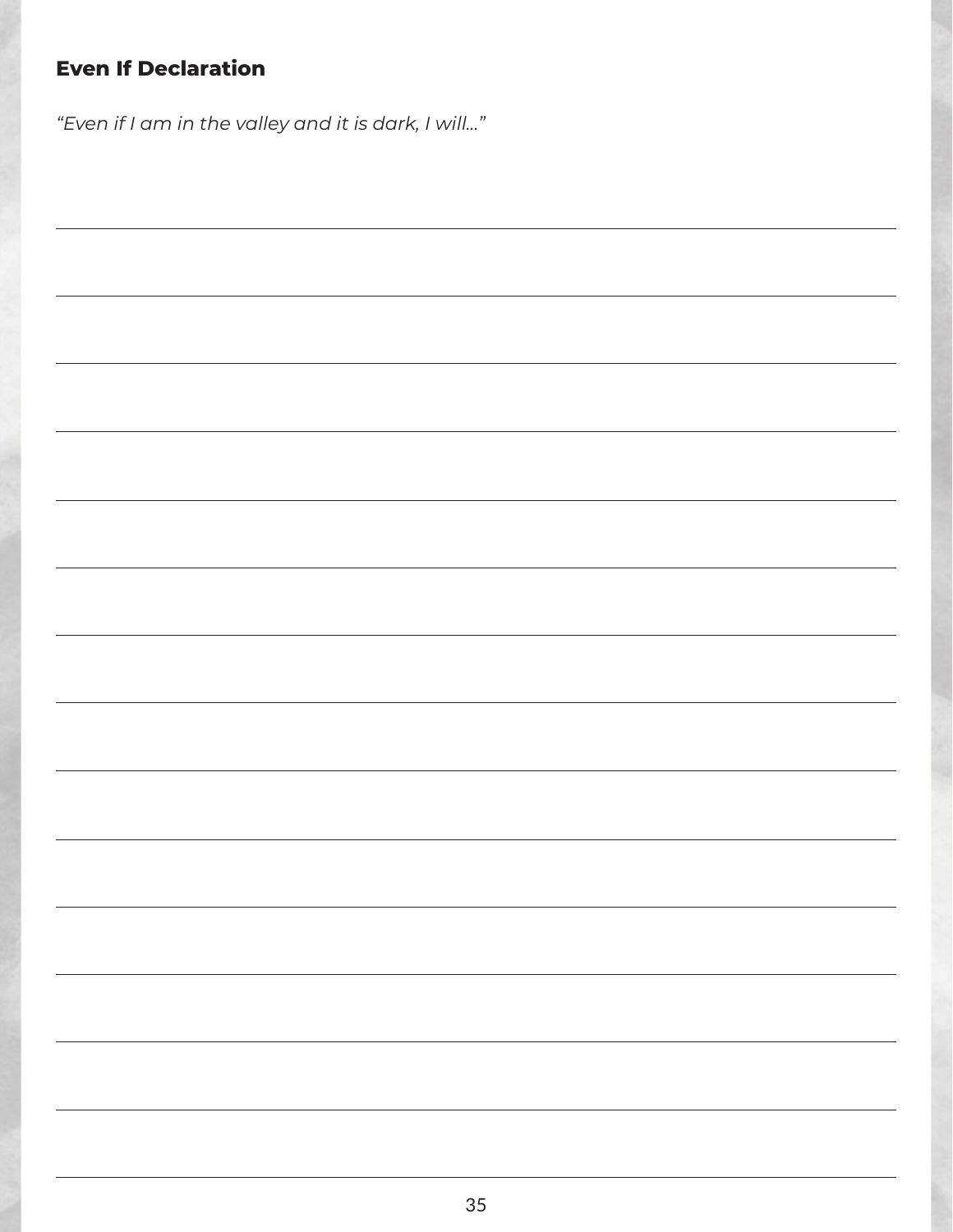Look back at all of your work in the "Build Your Even If Declaration" sections.

Prayerfully consider if there is a common theme or an emphasis that grabs your attention.

What is the *even if* declaration that is arising? What situation is God calling you to speak your *even if* declaration over?

What next step will you take with it?

Who will you share it with?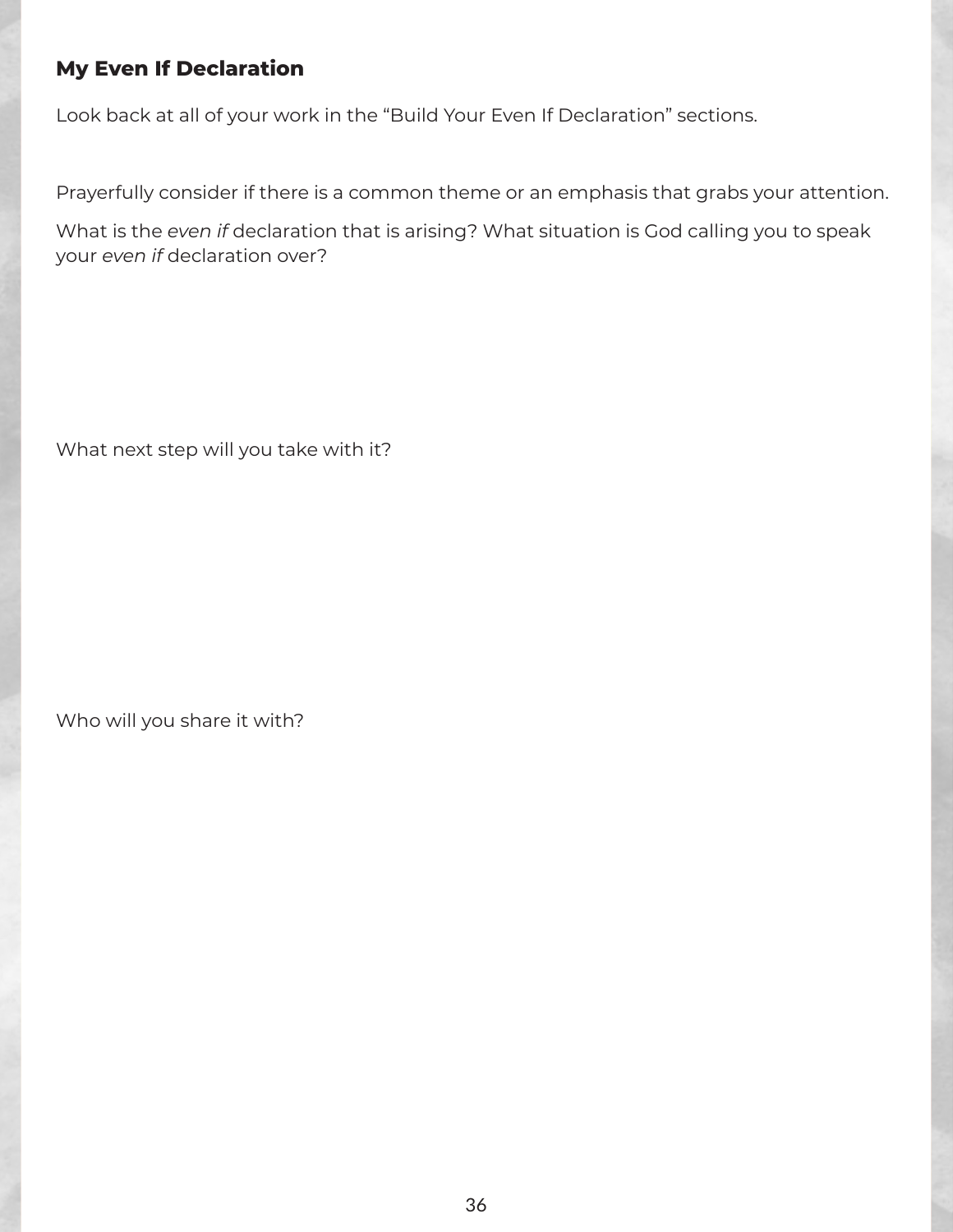